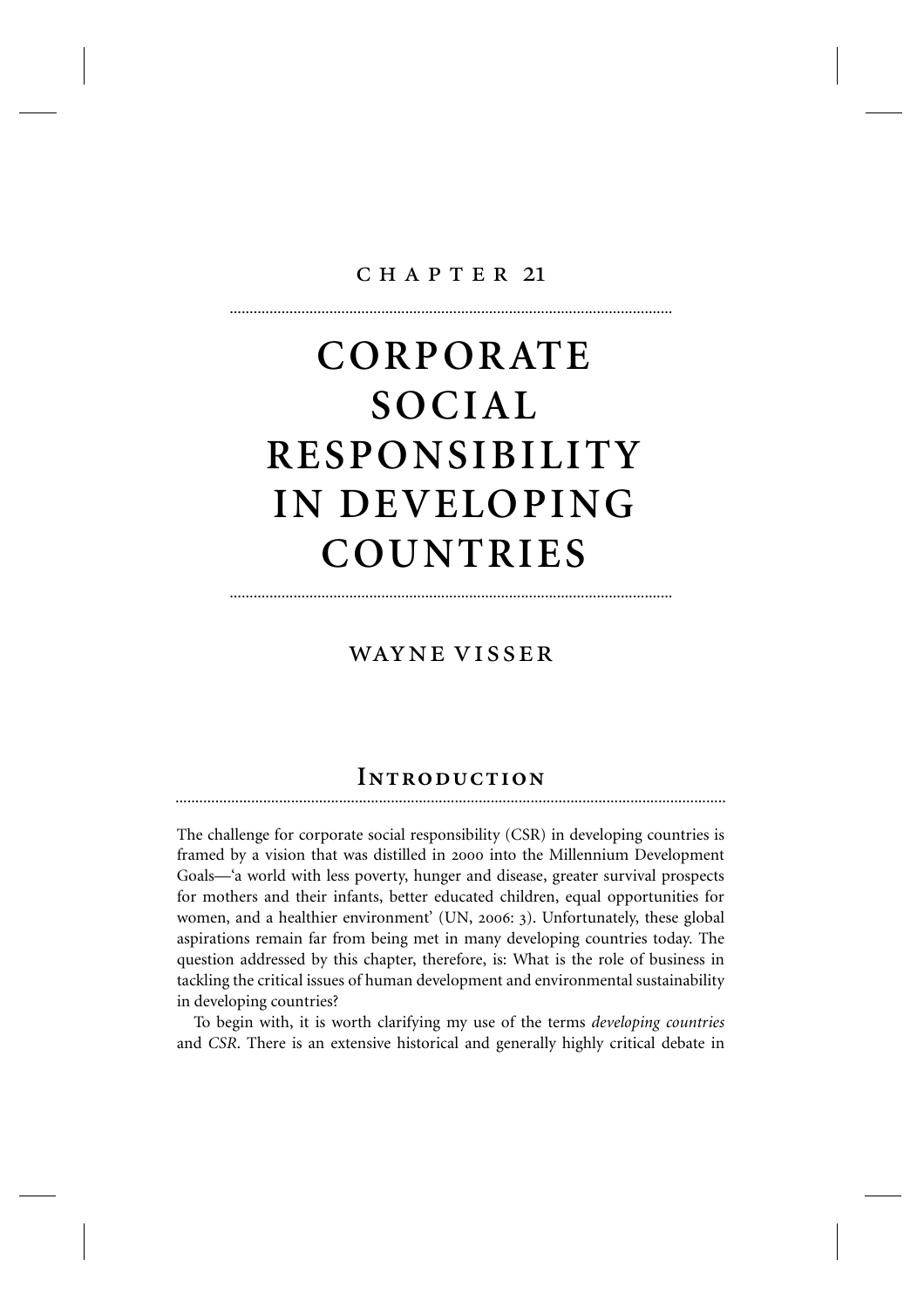the development literature about the classification of countries as *developed* and *less developed* or *developing*. Without reviving that debate here, suffice to say that I use *developing countries* because it is still a popular term used to collectively describe nations that have relatively lower per capita incomes and are relatively less industrialized.

This is consistent with the United Nations Developments Program's (2006) categorization in its summary statistics on human development and is best represented by the World Bank's classification of lower and middle income countries.<sup>1</sup> It should be noted, however, that the UNDP's classification of high, medium and low development countries produces a slightly different picture than the World Bank's list of which countries are developed and developing.

CSR is an equally contested concept (Moon, 2002*b*). However, for the purposes of this chapter, I use *CSR in developing countries* to represent 'the formal and informal ways in which business makes a contribution to improving the governance, social, ethical, labour and environmental conditions of the developing countries in which they operate, while remaining sensitive to prevailing religious, historical and cultural contexts' (Visser *et al*., 2007).

The rationale for focusing on CSR in developing countries as distinct from CSR in the developed world is fourfold:

- 1. developing countries represent the most rapidly expanding economies, and hence the most lucrative growth markets for business (IMF, 2006);
- 2. developing countries are where the social and environmental crises are usually most acutely felt in the world (WRI, 2005; UNDP, 2006);
- 3. developing countries are where globalization, economic growth, investment, and business activity are likely to have the most dramatic social and environmental impacts (both positive and negative) (World Bank, 2006); and
- 4. developing countries present a distinctive set of CSR agenda challenges which are collectively quite different to those faced in the developed world.

The latter claim is explored further in the sections which follow and is summarized at the end of the chapter. The chapter begins by proposing different ways to categorize the literature on CSR in developing countries. It then reviews the research which has been conducted at a global and regional level, before considering the main CSR drivers in developing countries. Finally, a model of CSR in developing countries is proposed, before concluding with a summary and recommendations for future research.

 $1$  See <http:www.worldbank.org>.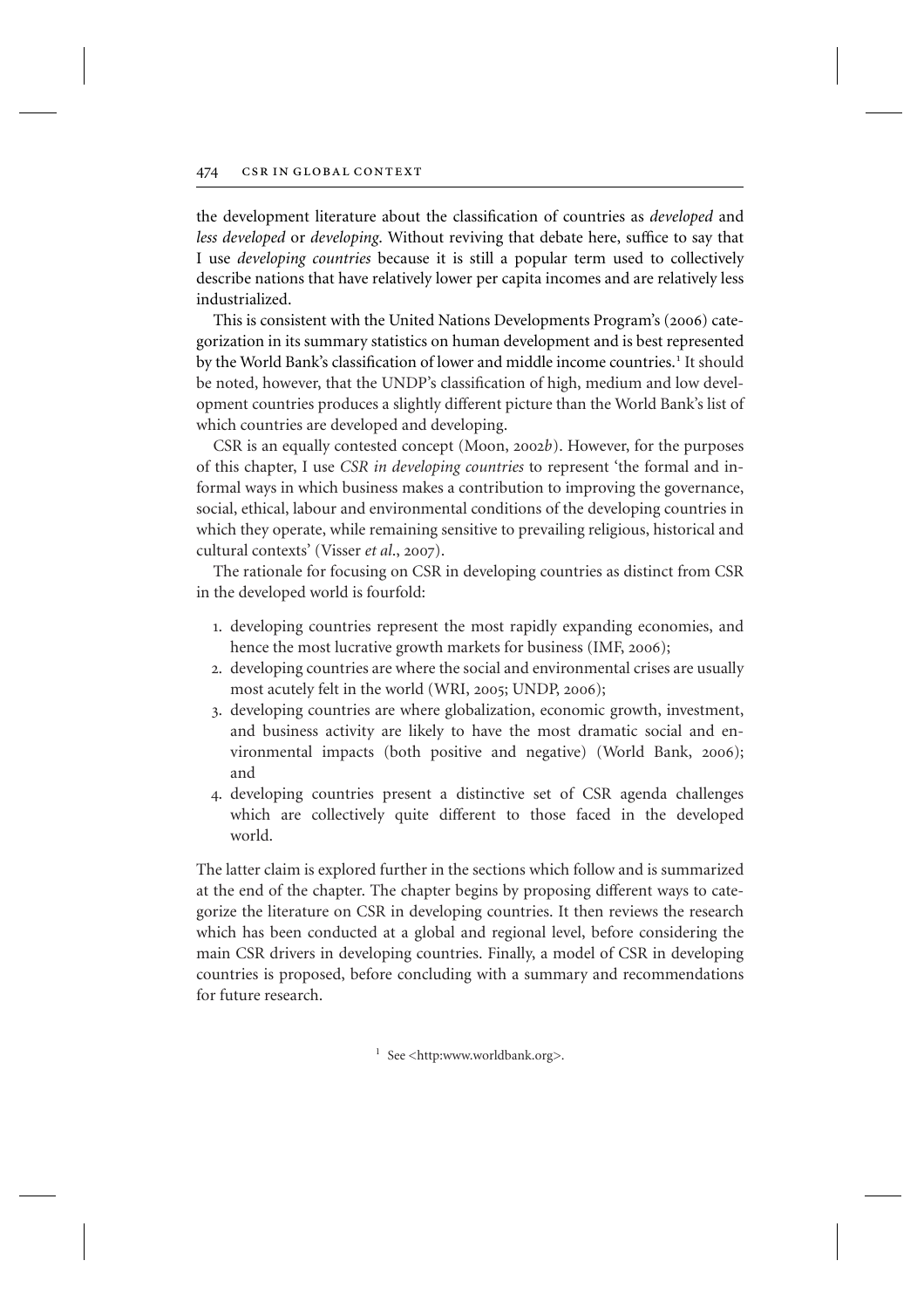

**Fig. 21.1 Classification of literature on CSR in developing countries**

## $CLASSIFICATION$

There are various ways to classify the literature on CSR in developing countries, including in terms of content (thematic coverage), type (epistemological approach), and level (focus of analysis), as depicted in Figure 21.1. These will each be briefly considered in turn.

## **Content Theme**

Using the same classification of content as Lockett *et al.* (2006), the CSR literature can be grouped into four dominant CSR themes: social, environmental, ethics, and stakeholders. What is immediately evident in applying this categorization to the literature on CSR in developing countries is that, in contrast to Lockett *et al.*'s (2006) findings that most CSR articles in top management journals focus on ethical and environmental themes, most scholarly work on CSR in developing countries focuses on the social theme.

In part, this reflects the fact that *corporate social responsibility* is the preferred term in the literature to describe the role of business in developing countries, as opposed to, say, business ethics, corporate citizenship, corporate sustainability, or stakeholder management. More than this, however, social issues are generally given more political, economic, and media emphasis in developing countries than environmental, ethical, or stakeholder issues (Schmidheiny, 2006). And there is also still a strong emphasis on the philanthropic tradition in developing countries, which is often focused on community development.

## **Knowledge Type**

Lockett *et al.* (2006) also classify CSR papers by epistemological approach and find a roughly even split between theoretical and empirical research, which is also the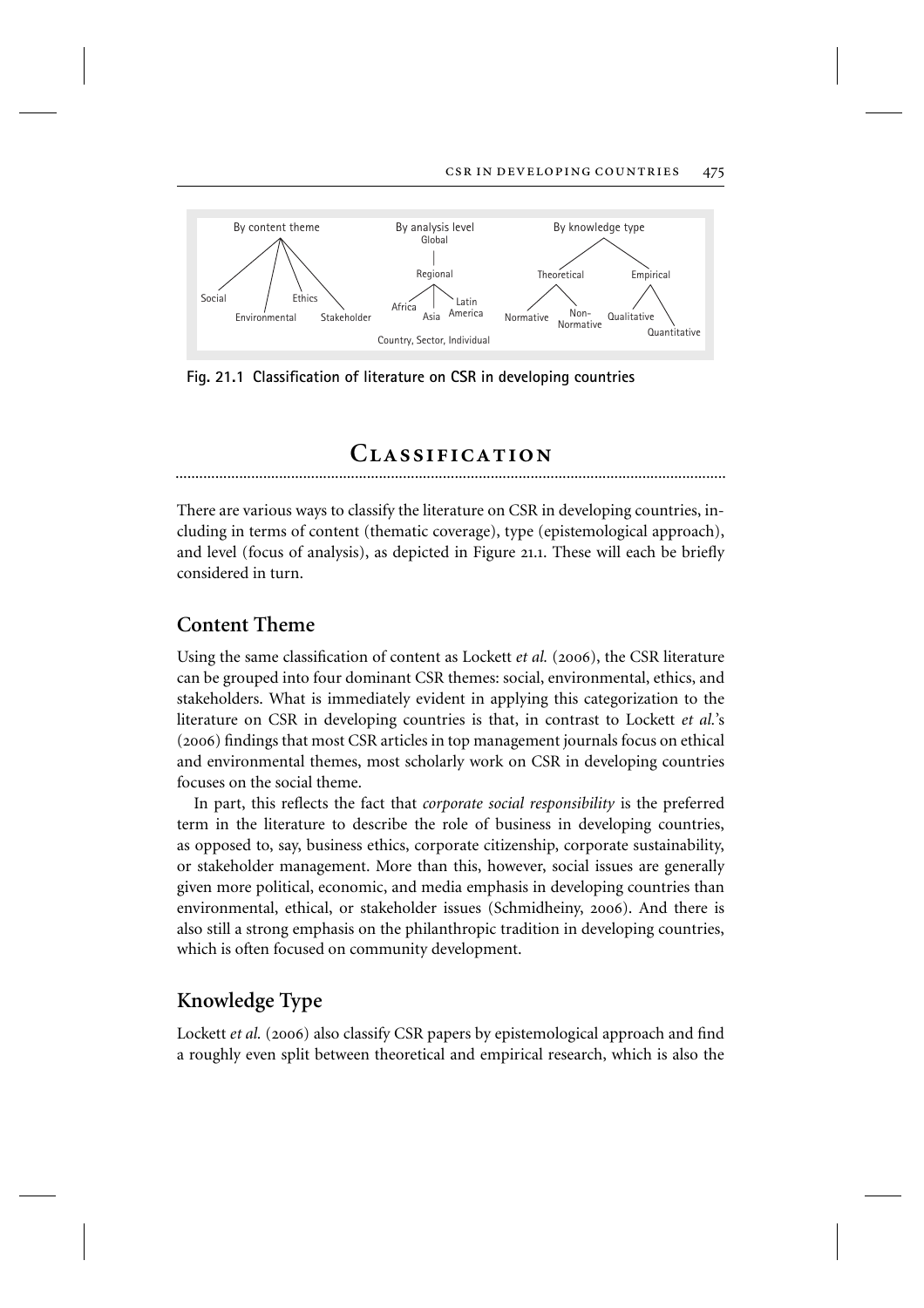case in the literature on CSR in developing countries, although the latter has a slight weighting towards empirical work.

What is interesting is that, whereas Lockett *et al.* (2006) find that 89% of theoretical CSR papers are non-normative, in the CSR in developing countries literature, the balance is far more evenly split. This is largely due to the relatively large number of papers on the role of business in development, which tend to adopt a normative, critical perspective (Blowfield and Frynas, 2005).

In terms of empirical research, there are also differences. According to Lockett *et al.* (2006), the CSR literature is dominated by quantitative methods (80%). In contrast, CSR papers on developing countries are more likely to be qualitative. Lockett *et al.* (2006) suggest that their findings probably reflect the positivist editorial tendencies of many of the top management journals, rather than the inherent epistemological preference of CSR scholars. And indeed, the CSR and development journals in which most developing country papers are published seem to have more interpretive or epistemologically flexible editorial policies.

## **ANALYSIS LEVEL**

Most research on CSR in developing countries to date has either generalized about all developing countries (e.g. Frynas, 2006), or focused at a national (rather than a regional) level. In terms of generic literature, *Corporate Citizenship in Developing Countries* (Pedersen and Huniche, 2006) is a useful compendium, as are special issues on CSR in developing countries that have appeared in the *Journal of Corporate Citizenship* (issue 24, 2006), *International Affairs* (81(3), 2005) and *Development*  $(47(3), 2004).$ 

Despite the focus on countries in the literature, only about a fifth of all developing countries have had any CSR journal articles published on them. Of these, the most commonly analyzed and written about countries are China, India, Malaysia, Pakistan, South Africa, and Thailand. Analysis at a regional level (notably Africa, Asia, and Latin America) is becoming more common, but papers at the sector, corporate, or individual level remain relatively scarce.

#### **Global**

Although the literature often frames the debate about CSR in a global context, there is very little empirical research on the nature and extent of CSR in developing countries. One notable exception is Baskin's (2006) research on the reported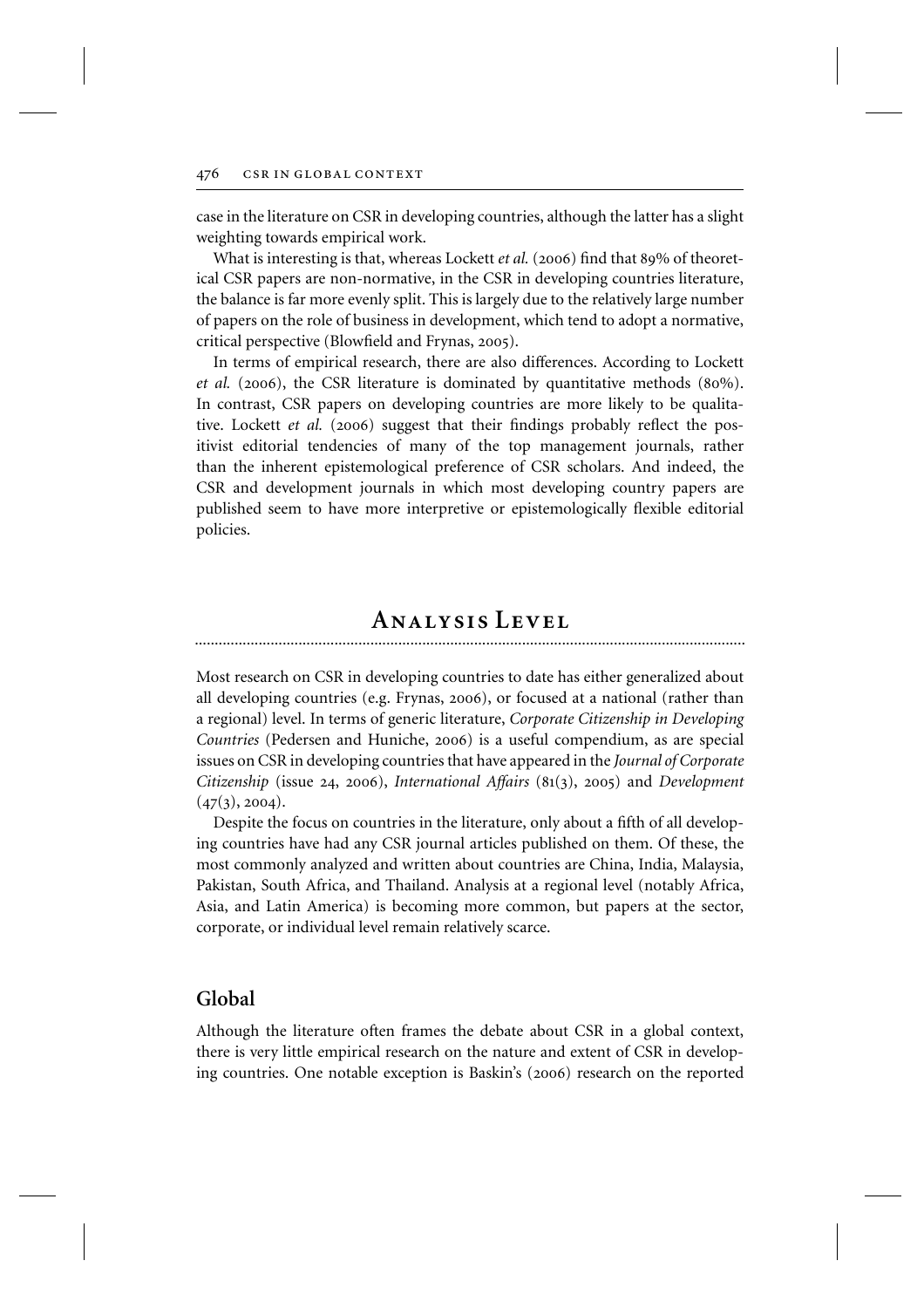corporate responsibility behavior of 127 leading companies from 21 emerging markets<sup>2</sup> across Asia, Africa, Latin America, and Central and Eastern Europe, which he compares with over 1,700 leading companies in high-income OECD countries.

Looking at three generic indicators of CSR, Baskin (2006) finds that emerging market companies have a respectable representation in the Dow Jones Sustainability Index and show rising levels of take-up of the Global Reporting Initiative and ISO 14001. More specifically, over two-thirds of the emerging market companies in the sample either produced a sustainability report or had a specific section on their website or in their annual report covering CSR. Interestingly, emerging market companies are also more inclined to report extensively on corporate social investment activities than OECD companies.

Other areas of reported CSR performance examined by Baskin (2006) show that emerging markets lag the OECD significantly on reporting on business ethics and equal opportunities (with the exception of South Africa), are roughly on a par for environmental reporting, and show comparable reporting variance on women on company boards (e.g. high in Norway and South Africa, low in Japan and Latin America), training and occupational health and safety (e.g. high in South Africa and Western Europe, low in North America and Asia).

Despite the limitations of using reporting as an indicator of CSR performance and the danger of representing regions by just a few countries (e.g. only two of the 53 countries in Africa were included in the sample), the Baskin (2006) study does provide some insight into the level of CSR activity in developing countries, concluding that 'there is not a vast difference in the approach to reported corporate responsibility between leading companies in high income OECD countries and their emerging-market peers. Nonetheless, corporate responsibility in emerging markets, while more extensive than commonly believed, is less embedded in corporate strategies, less pervasive and less politically rooted than in most high-income OECD countries' (p. 46).

#### **Regional**

#### *Asia*

Asia is the region most often covered in the literature on CSR in developing countries, with a significant focus on China (e.g. Zhuang and Wheale, 2004), India (e.g. Balasubramanian *et al.*, 2005), Indonesia (e.g. Blowfield, 2004), Malaysia (e.g. Zulkifli and Amran, 2006), Pakistan (e.g. Lund-Thomsen, 2004), and Thailand

<sup>2</sup> Argentina, Brazil, Chile, China, Colombia, Czech Republic, Egypt, Hungary, India, Indonesia, Malaysia, Morocco, Mexico, Pakistan, Peru, Philippines, Poland, Russia, South Africa, Thailand, and Turkey.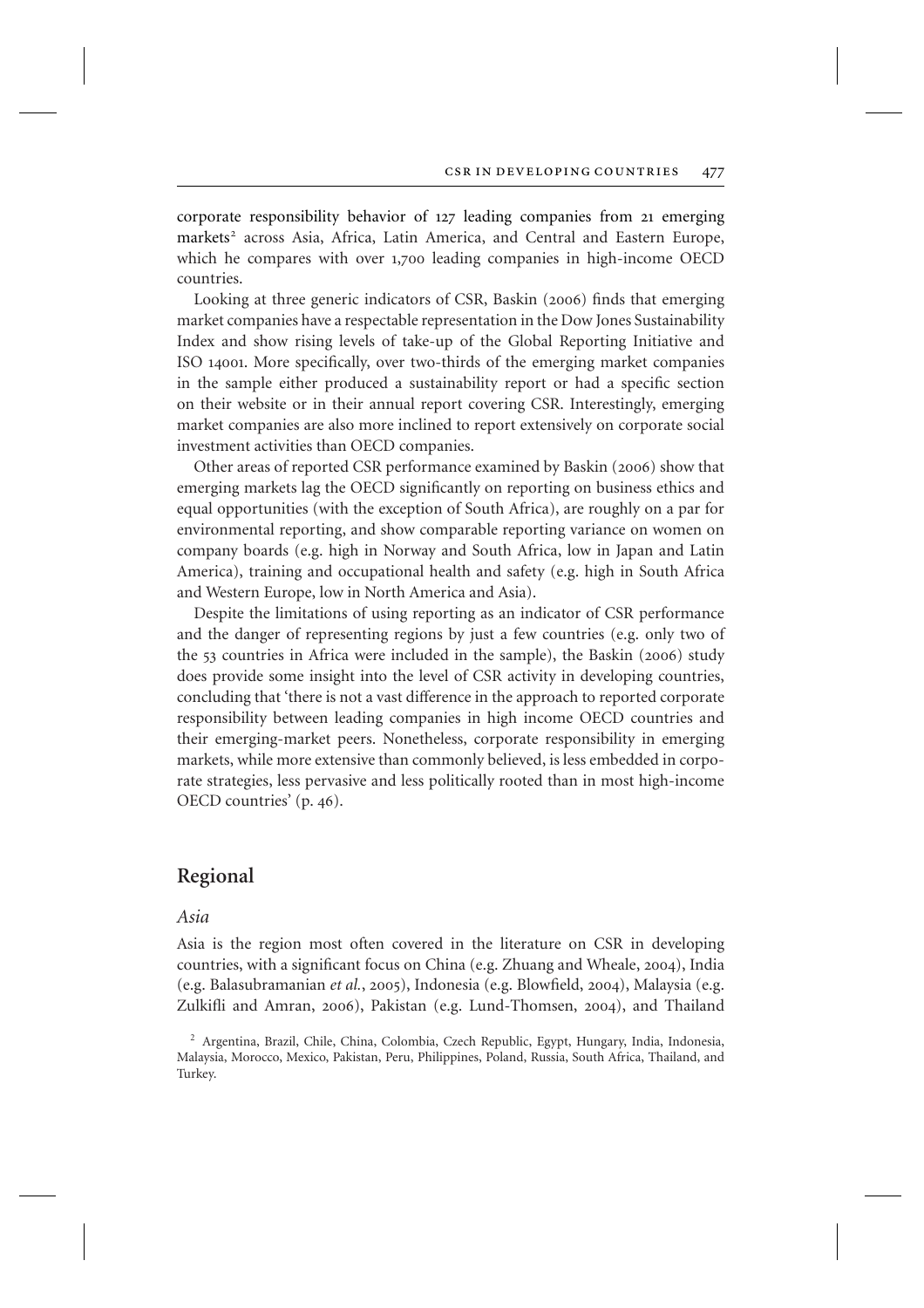#### 478 csr in global context

(e.g. Kaufman *et al.*, 2004). Other countries that have had less attention include Bangladesh (Nielsen, 2005), the Pacific Forum Islands (Prasad, 2004), Sri Lanka (Luken and Stares, 2005), and Vietnam (Prieto-Carron, 2006*b*).

The *Journal of Corporate Citizenship* special issue on CSR in Asia (issue 13, spring 2004) provides a good overview of the status of the debate. Editors Birch and Moon (2004) note that CSR performance varies greatly between countries in Asia, with a wide range of CSR issues being tackled (e.g. education, environment, employee welfare) and modes of action (e.g. foundations, volunteering, and partnerships).

A number of quantitative studies confirm this picture of CSR variance. In a survey of CSR reporting in Asia, Chapple and Moon (2005) find that nearly threequarters of large companies in India present themselves as having CSR policies and practices versus only a quarter in Indonesia. Falling somewhere between these two extremes are Thailand (42%), Malaysia (32%), and the Philippines (30%). They also infer from the research that the evolution of CSR in Asia tends to occur in three waves, with community involvement being the most established form of CSR, following by successive second and third waves of socially responsible production processes and employee relations.

In a comparative survey of CSR in 15 countries across Europe, North America, and Asia, Welford (2005) speculates that the low response rates from countries like Hong Kong, Malaysia, Mexico, and Thailand may in itself be an indicator of CSR being less prevalent in developing countries. This seems to be borne out by the research findings, in which these countries fairly consistently underperform when compared with developed countries across 20 aspects of CSR measured by the survey. More specifically, Malaysia is generally the weakest in terms of CSR performance, with Thailand being relatively strong on external aspects (such as child labor and ethics) and Hong Kong being generally better on internal aspects (such as non-discrimination and equal opportunities).

## **Africa**

The literature on CSR in Africa is heavily dominated by South Africa (Visser, 2005*a*), while other pockets of research exist for Côte D'Ivoire (e.g. Schrage and Ewing, 2005), Kenya (e.g. Dolan and Opondo, 2005), Nigeria (e.g. Amaeshi *et al.*, 2006), Tanzania (e.g. Egels, 2005), and Mali and Zambia (e.g. Hamann *et al.*, 2005). Very few papers are focused on industry sectors, with traditionally high impact sectors like agriculture (e.g. Blowfield, 2003), mining (e.g. Kapelus, 2002), and petrochemicals (e.g. Acutt *et al.*, 2004) featuring most prominently.

Two good sources of literature on the region are *Corporate Citizenship in Africa* (Visser *et al.*, 2006) and the *Journal of Corporate Citizenship* special issue on CSR in Africa (issue 18, summer 2005). The latter concludes that 'academic institutions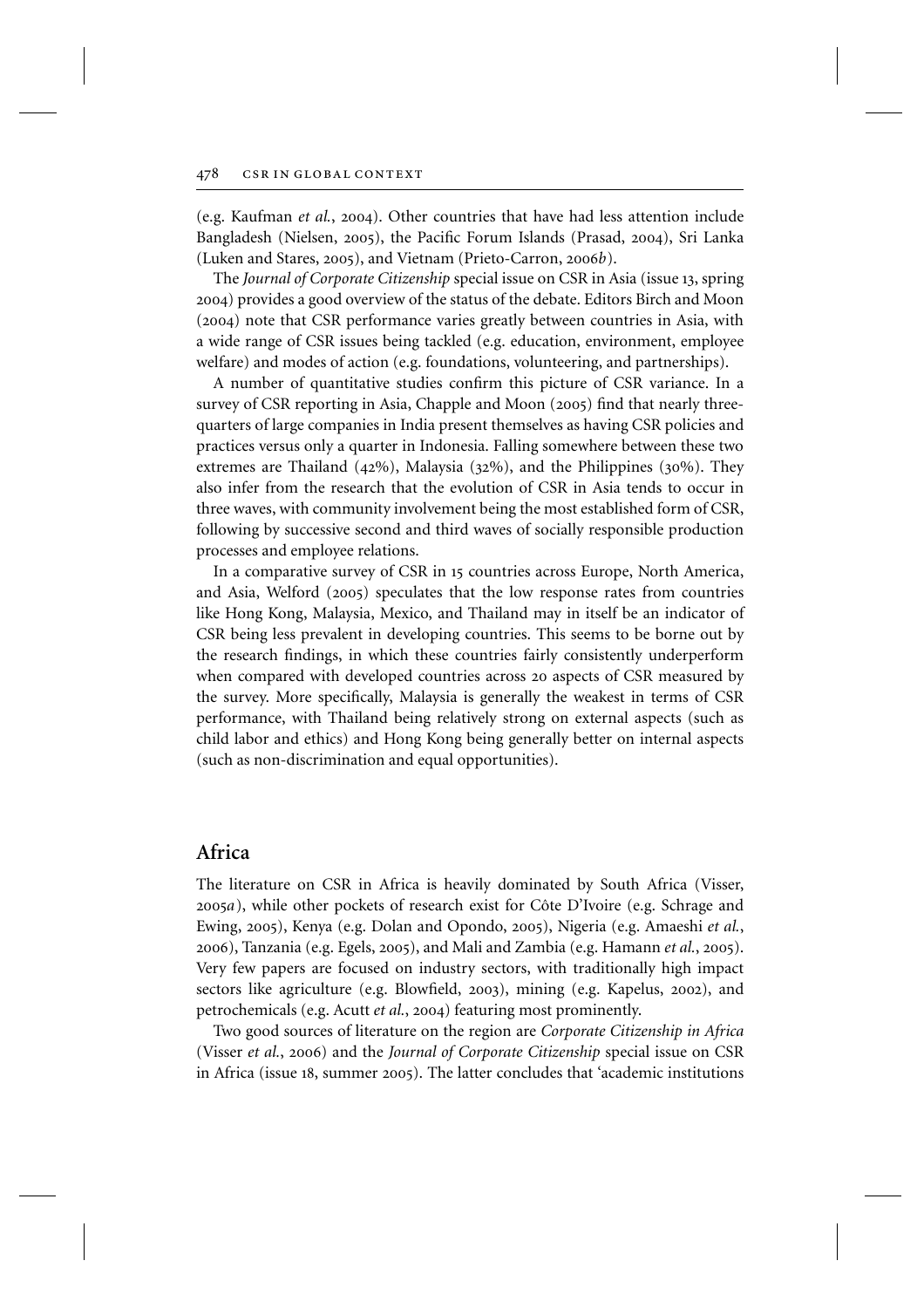and researchers focusing specifically on corporate citizenship in Africa remain few and under-developed' (Visser *et al.*, 2005: 19).

This is confirmed by a review of the CSR literature on Africa between 1995 and 2005 (Visser, 2006*a*), which found that that only 12 of Africa's 53 countries have had any research published in core CSR journals, with 57% of all articles focused on South Africa and 16% on Nigeria. The latter partly reflects the high media profile generated around corporate citizenship issues and the petrochemical sector, especially focused on Shell and their impacts on the Ogoni people (Ite, 2004).

My review also found that, in contrast to the socially oriented focus of the literature on CSR in developing countries more generally, business ethics dominates as a research topic in the region, accounting for 42% of all articles on CSR in Africa over the past decade. Partly, this reflects the collective weight of the ethics-focused journals in the study. But it is also because CSR debates in Africa have historically been framed in terms of the ethics of colonialism and apartheid and the prevalence of corruption and fraud on the continent.

This pattern is unsurprisingly also reflected in CSR research on South Africa. For example, in a previous review I found that, of the pre-1994 literature, most dealt with the ethical investment issues relating to apartheid; and since the transition to democracy in 1994, many papers now focus on the individual ethics of South African managers (Visser, 2005*a*). I expect that other themes, such as stakeholder engagement, social responsibility, and health (including HIV/AIDS) will move up the agenda as CSR increasingly addresses these issues in an African context. In practice, however, it is likely that the economic and philanthropic aspects of CSR (rather than the legal and ethical responsibilities) will continue to dominate CSR conceptualization and practice in Africa (Visser, 2007).

#### *Latin America*

CSR in Latin America is the least covered of the developing country regions (Haslam, 2007), with the focus mainly on Argentina (e.g. Newell and Muro, 2006), Brazil (e.g. Vivarta and Canela, 2006) and Mexico (e.g. Weyzig, 2006), although Nicaragua (Prieto-Carron, 2006*a*) and Venezuela (Peindado-Vara, 2006) also feature. One helpful collection of papers is the *Journal of Corporate Citizenship* special issue on CSR in Latin America (issue 21, spring 2006).

De Oliveira (2006) notes that the CSR agenda in Latin America has been heavily shaped by socio-economic and political conditions, which have tended to aggravate many environmental and social problems such as deforestation, unemployment, inequality, and crime. Schmidheiny (2006) frames this in a constructive way, claiming that CSR is seen by many Latin Americans as the hope for positive change in the face of persistent poverty, environmental degradation, corruption, and economic stagnation.

The trend towards increasing CSR in the region has been generally upward. For example, Correa *et al.* (2004), cited in Schmidheiny (2006), reported that by 2004,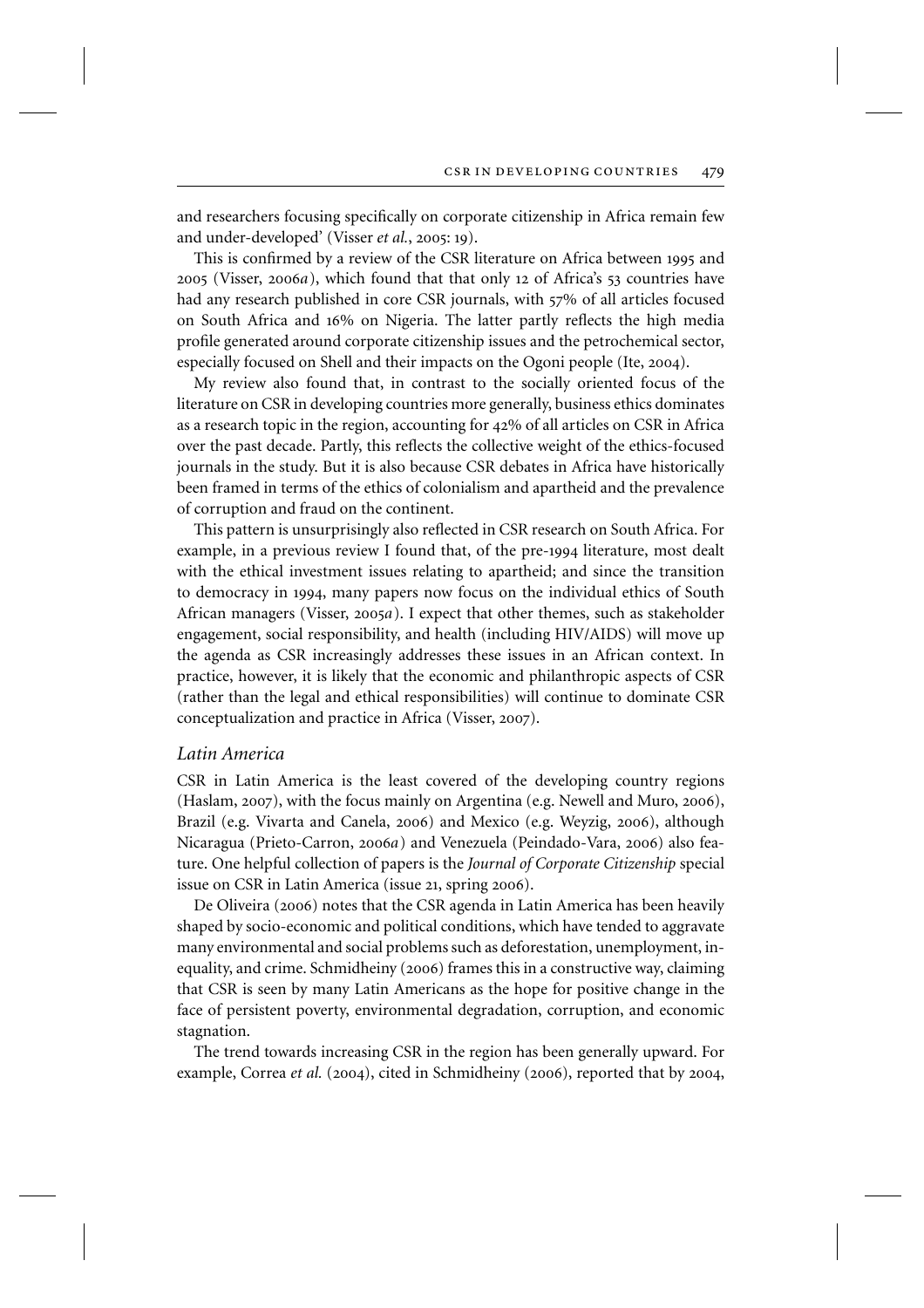there were more 1,000 Latin American companies associated with EMPRESA (the hemisphere-wide CSR network), 300 were members of the World Business Council for Sustainable Development, 1,400 had obtained ISO 14001 certification, and 118 had signed up to the UN Global Compact. Furthermore, the CSR debate is alive and well, with the CSR track in Brazilian Academy of Management (ENANPAD) in 2005 attracting the largest number of articles (De Oliveira, 2006).

Araya's (2006) survey of CSR reporting among the top 250 companies in Latin America also gives some indication of practices in the region. Overall, 34% of the top companies publish sustainability information in a separate report, the annual report, or both, mostly from the energy and natural resources sectors. The annual report is the more common format (27%, versus 16% using separate reports), with Brazilian companies being the most likely to report (43% disclose sustainability information in annual reports and 22% in sustainability reports), as compared with Mexico (33% and 25%) and Chile (22% and 16%). Even companies with European and American origins are less likely to be reporters than Brazilian companies.

The picture for small and medium-sized enterprises (SMEs) is slightly different. In a survey of over 1,300 SMEs in Latin America, Vives (2006) found that SMEs in Chile and Argentina have the highest level of CSR activity, while those in Brazil and El Salvador have the lowest. Most CSR by SMEs is focused on internal activities (especially employee welfare), whereas external (philanthropic) and environmental activities are less common.

## **<sup>D</sup>rivers** ..........................................................................................................................................

Having sketched a broad overview of the ways in which the literature on CSR in developing countries can be classified, as well as giving a flavour of CSR in a regional context, I now want to address the central question of what makes CSR in developing countries different from its typical manifestation in the developed world, as defined by America and Europe. One powerful way to do this is by examining the various drivers for CSR in developing countries. Although they are not all unique to developing countries, together they build up a distinctive picture of how CSR is conceived, incentivized, and practiced in emerging economies. I have identified ten major drivers for CSR in developing countries, as illustrated in Figure 21.2 and discussed below. Internal drivers refer to pressures from within the country, while external drivers tend to have a global origin.

## **Cultural Tradition**

While many believe CSR is a Western invention (and this may be largely true in its modern conception), there is ample evidence that CSR in developing countries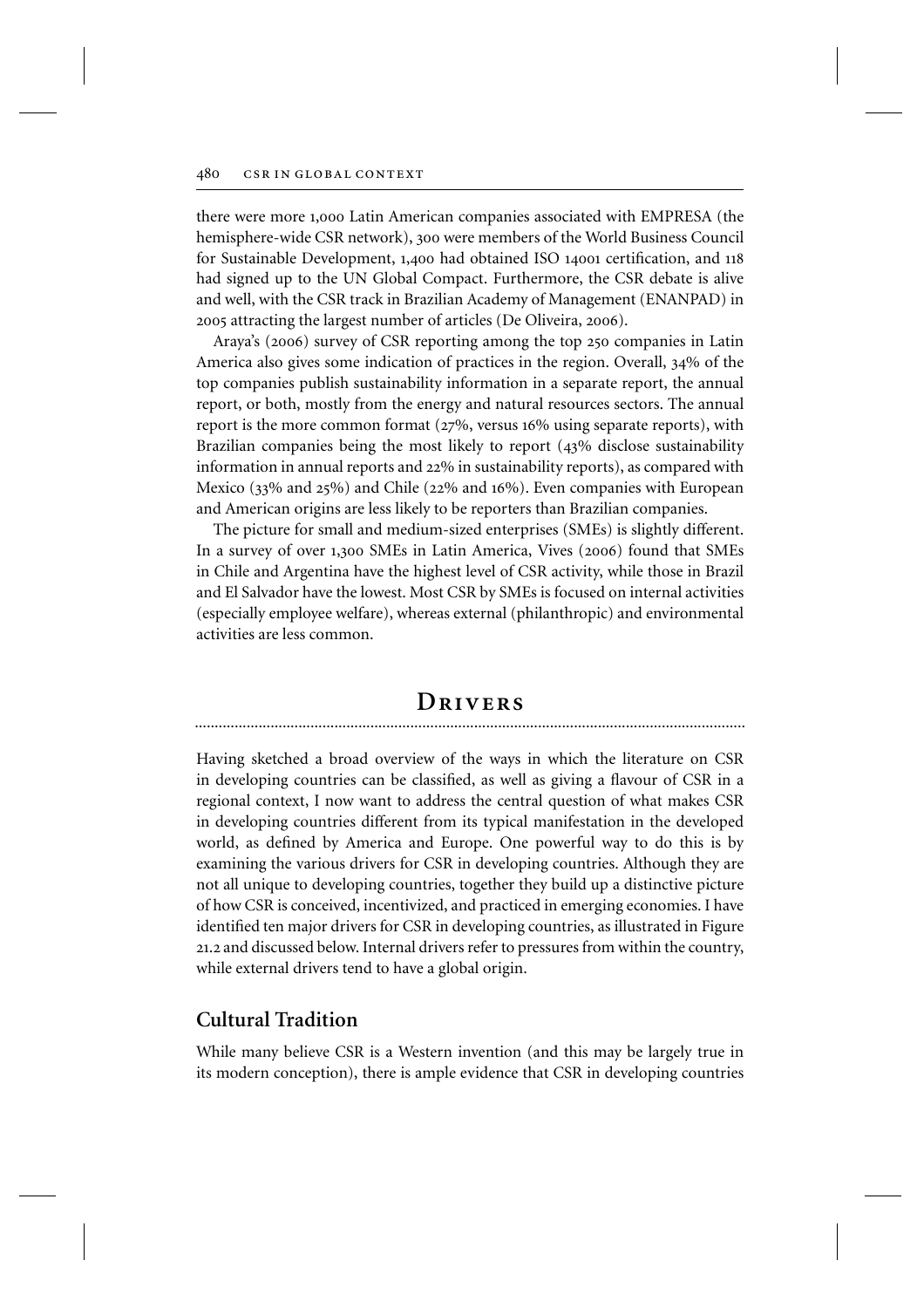

**Fig. 21.2 Drivers of CSR in developing countries**

draws strongly on deep-rooted indigenous cultural traditions of philanthropy, business ethics, and community embeddedness. Indeed, some of these traditions go back to ancient times. For example, Visser and Macintosh (1998) recall that the ethical condemnation of usurious business practices in developing countries that practice Hinduism, Buddhism, Islam, and Christianity dates back thousands of years. Similarly, Frynas (2006) notes that 'business practices based on moral principles were advocated by the Indian statesman and philosopher Kautilya in the 4th century BC' (p. 17).

In a Latin American context, Sanborn (2002), quoted in Logsdon *et al.* (2006) reminds us that 'varied traditions of community self-help and solidarity stretch back to the region's pre-Hispanic cultures, and include the mutual aid societies, trade unions and professional associations that emerged in the 19th and early 20th centuries' (p. 2). This is consistent with Logsdon *et al*.'s (2006) myths of CSR in Mexico that need debunking: 'One myth is that CSR in Mexico is new, another is that US firms brought CSR to Mexico, and a third is that CSR as practised by Mexican firms simply reflects the CSR patterns and activities of US firms' (p. 51).

Looking at more modern applications of CSR, in Vives's (2006) survey of over 1,300 small and medium-sized enterprises in Latin America, he finds that the region's religious beliefs are one of the major motivations for CSR. Similarly, Nelson (2004) shows how Buddhist traditions in Asia are aligned with CSR.

In Asia, Chapple and Moon (2005) reach a similar conclusion, namely that 'CSR does vary considerably among Asian countries but that this variation is not explained by [levels of] development but by factors in the respective national business systems' (p. 415), a finding consistent with Birch and Moon's (2004) review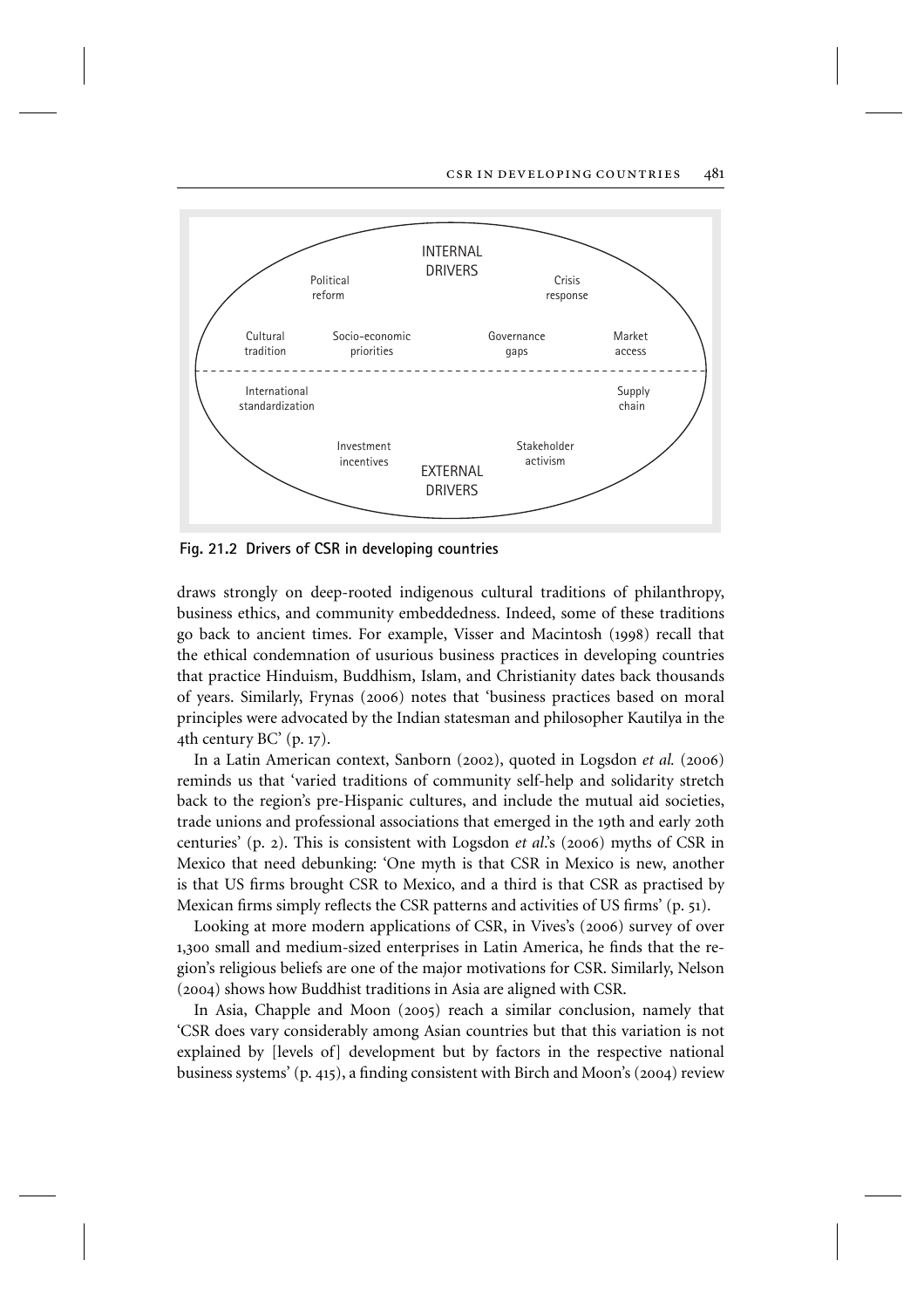of CSR papers for the *Journal of Corporate Citizenship* special issue on CSR in Asia.

In an African context, Amaeshi *et al.* (2006) find that CSR in Nigeria is framed by socio-cultural influences like communalism, ethnic religious beliefs, and charitable traditions, while Visser (2005*b*) suggests that the values-based traditional philosophy of African humanism (*ubuntu*) is what underpins much of the modern, inclusive approaches to CSR on the continent.

## **Political Reform**

CSR in developing countries cannot be divorced from the socio-political reform process, which often drives business behavior towards integrating social and ethical issues. For example, De Oliveira (2006) argues that the political and associated social and economic changes in Latin America since the 1980s, including democratization, liberalization, and privatization, have shifted the role of business towards taking greater responsibility for social and environmental issues.

In South Africa, the political changes towards democracy and redressing the injustices of the past have been a significant driver for CSR, through the practice of improved corporate governance (Roussouw *et al*., 2002), collective business action for social upliftment (Fourie and Eloff, 2005), black economic empowerment (Fig, 2005), and business ethics (Malan, 2005). Visser (2005*a*) lists more than a dozen examples of socio-economic, environmental, and labor-related legislative reform in South Africa between 1994 and 2004 that have a direct bearing on CSR.

Likewise, more recently, the goal of accession to European Union membership has acted as an incentive for many Central and Eastern European countries to focus on CSR, since the latter is acknowledged to represent good practice in the EU (Baskin, 2006).

#### **Socio-economic Priorities**

There is a powerful argument that CSR in developing countries is most directly shaped by the socio-economic environment in which firms operate and the development priorities this creates.

Amaeshi *et al.* (2006), for example, argue that CSR in Nigeria is specifically aimed at addressing the socio-economic development challenges of the country, including poverty alleviation, health-care provision, infrastructure development, and education. This, they argue, stands in stark contrast to many Western CSR priorities such as consumer protection, fair trade, green marketing, climate change concerns, or socially responsible investments.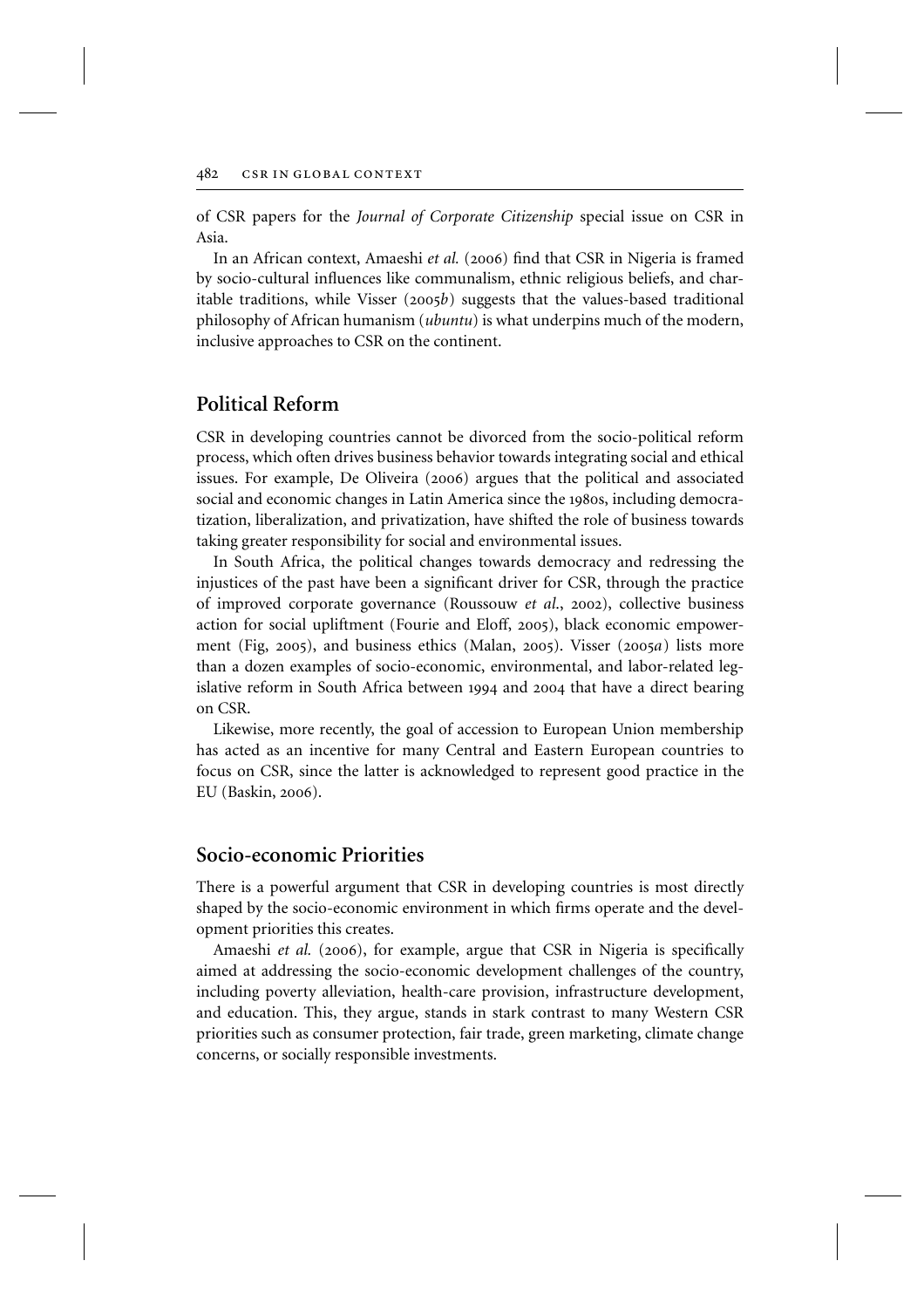Similarly, Schmidheiny (2006) questions the appropriateness of imported CSR approaches, citing examples from Latin America, where the most pressing issues like poverty and tax avoidance are typically not included in the CSR conceptions, tools, and methodologies originating in developed countries. By contrast, locally developed CSR approaches are more likely to respond to the many social and environmental problems in the region, such as deforestation, unemployment, income inequality, and crime (De Oliveira, 2006).

Michael Spicer, CEO of the South Africa Foundation and former senior executive for the mining conglomerate Anglo American, argues that having CSR guided by the socio-economic priorities of the country or region is simply good business. Furthermore, he suggests that companies in developing countries have to actively shape the socio-economic and political landscape in order to create an operating environment which is conducive for business (Middleton, 2005). The business response to the socio-economic challenge of HIV/AIDS is a case in point (Brennan and Baines, 2006).

#### **Governance Gaps**

CSR as a form of governance or a response to governance challenges is discussed elsewhere in this book (Levy and Kaplan, Chapter 19). However, of particular relevance for developing countries is the fact that CSR is often seen as a way to plug the 'governance gaps' left by weak, corrupt, or under-resourced governments that fail to adequately provide various social services (housing, roads, electricity, health care, education, etc.).

Matten and Moon (forthcoming) see this as part of a wider trend in developing countries with weak institutions and poor governance, in which responsibility is often delegated to private actors, be they family, tribe religion, or, increasingly, business. Furthermore, 'as many developing country government initiatives to improve living conditions falter, proponents of [CSR and bottom of the pyramid] strategies argue that companies can assume this role'.

Such proponents of CSR, Blowfield and Frynas (2005) observe, see it as 'an alternative to government' (p. 502) which is 'frequently advocated as a means of filling gaps in governance that have arisen with the acceleration of liberal economic globalisation' (p. 508). A survey by the World Business Council for Sustainable Development (WBCSD 2000) illustrates this perspective: when asked how CSR should be defined, Ghanaians stressed 'building local capacity' and 'filling in when government falls short'.

Moon (2002*a*) argues that this is part of a broader political shift towards 'new governance' approaches, whereby governments are increasingly seeking to share responsibilities and to develop new modes of operation, whether as a result of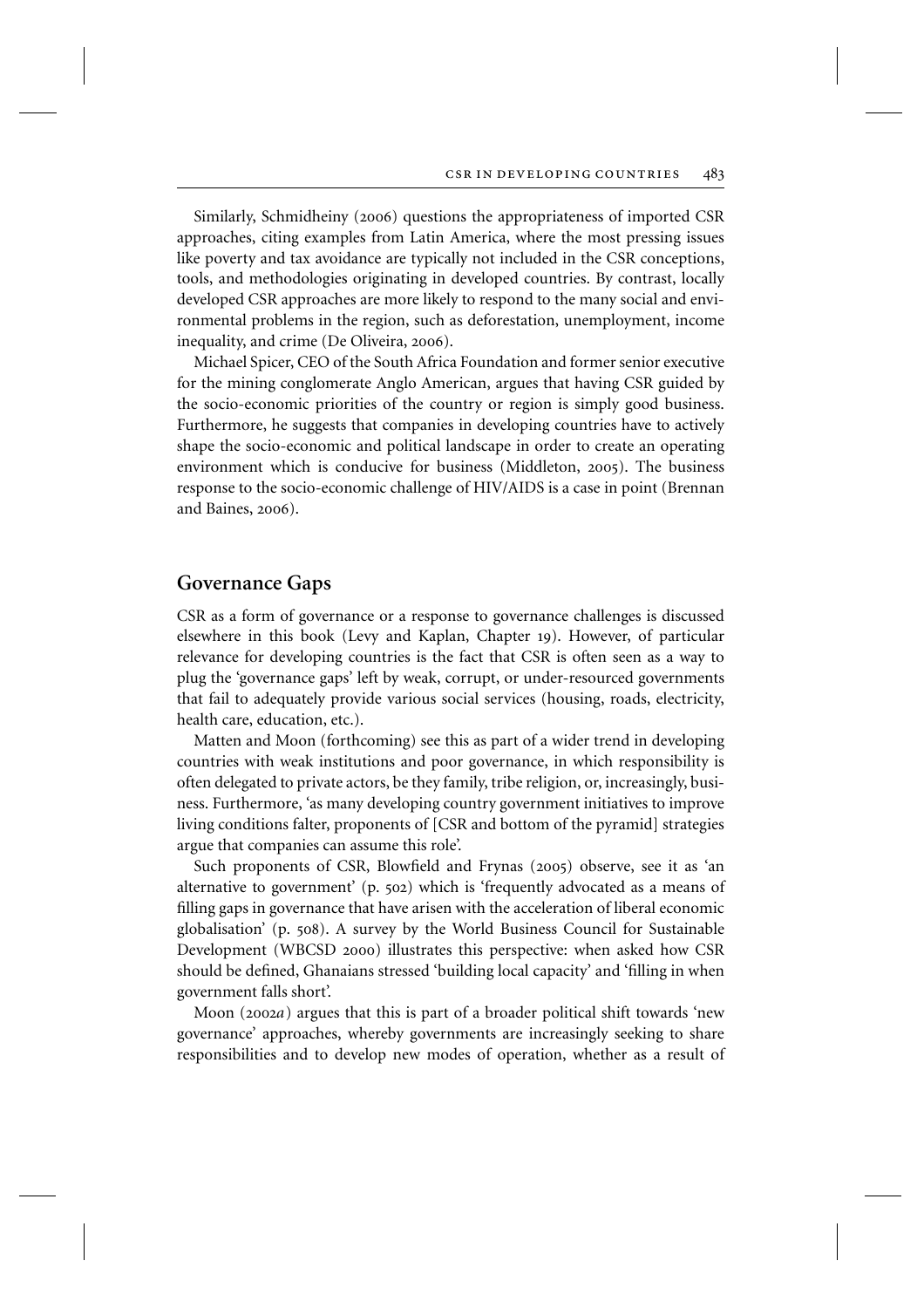overload or of a view that they do not have a monopoly of solutions for society. This is often in the form of social partnerships with non-profit and for-profit organizations. Moon *et al.* (2005) cite this as an example of corporations acting in a 'civic republicanism' mode.

In addition to being encouraged to step in where once only governments acted, through the mechanism of either privatization or welfare reform, Matten and Crane (2005) also suggest that companies enter the arena of citizenship where government has not as yet administered citizenship rights, for example, improving working conditions in sweatshops, ensuring for employees a living wage, and financing the schooling of child laborers in the absence of legislation requiring this.

However, there are many critics of this approach. Hamann *et al.* (2005) argues that CSR is an inadequate response to these governance gaps and that more proactive involvement in moving local governance towards accountability and inclusiveness is necessary. Blowfield and Frynas (2005) also question the logic: 'Is CSR a stepping-stone on the path to better national regulation in developing countries? Or is it part of a longer term project for overcoming the weaknesses of territorially prescribed judicial and welfare mechanisms, that is, addressing the limitations of the nation-state in regulating a global economy?' (p. 509)

There are also serious questions about the dependencies this governance gap approach to CSR creates, especially where communities become reliant for their social services on companies whose primary accountability is to their shareholders. Hence, multinationals may cut expenditure, or disinvest from a region if the economics dictates that they will be more profitable elsewhere. There is also the issue of perceived complicity between governments and companies, as Shell all too painfully experienced in Nigeria (Ite, 2004).

#### **Crisis Response**

Various kinds of crises associated with developing countries often have the effect of catalyzing CSR responses. These crises can be economic, social, environmental, health-related, or industrial. For example, Newell (2005) notes that the economic crisis in Argentina in 2001–2 marked a significant turning point in CSR, prompting debates about the role of business in poverty alleviation. Others see climate change (Hoffman, 2005) and HIV/AIDS (Dunfee, 2006) as crises that are galvanizing CSR in developing countries.

Catastrophic events with immediate impact are often more likely to elicit CSR responses, especially of the philanthropic kind. The corporate response to the Asian tsunami is a classic case in point (Fernando, 2007). However, industrial accidents may also create pressure for CSR. Examples include Union Carbide's response to the 1984 Bhopal disaster in India (Shrivastava, 1995) and Shell's response to the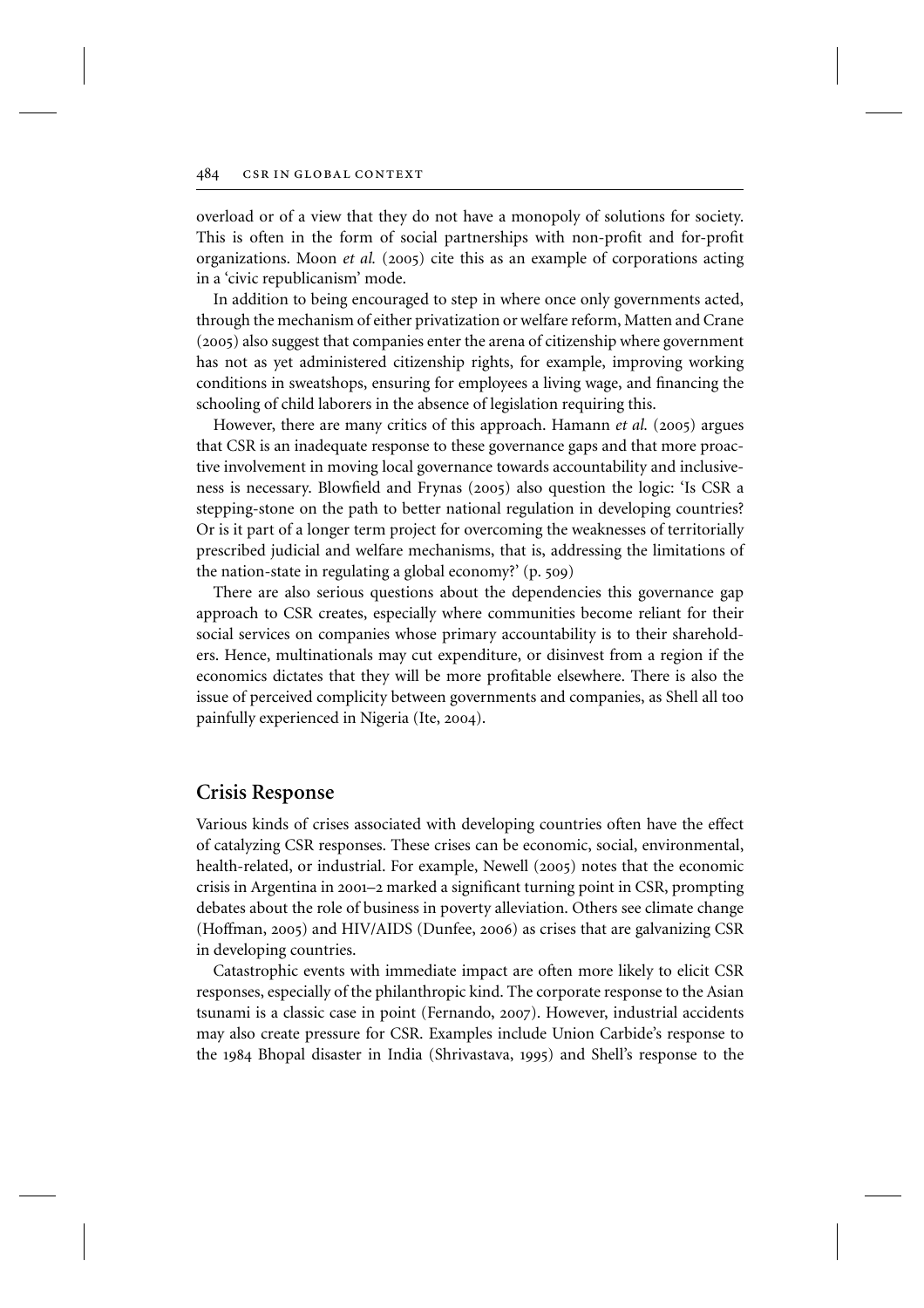hanging of human rights activist Ken Saro-Wiwa in Nigeria in 1995 (Wheeler *et al.*, 2002).

## **Market Access**

The flipside of the socio-economic priorities driver is to see these unfulfilled human needs as an untapped market. This notion underlies the now burgeoning literature on 'bottom of the pyramid' strategies, which refer to business models that focus on turning the four billion poor people in the world into consumers (Prahalad and Hammond, 2002; London and Hart, 2004; Rangan *et al.*, 2007). As we have previously noted, this straying of business into the development arena is not without its critics or problems (Hardcourt, 2004).

CSR may also be seen as an enabler for companies in developing countries trying to access markets in the developed world. For example, Baskin (2006) identifies competitive advantage in international markets as one of the key drivers for CSR in Central and Eastern Europe and Asia. Similarly, Araya's (2006) survey of CSR reporting among the top 250 companies in Latin America found that businesses with an international sales orientation were almost five times more likely to report than companies that sell products regionally or locally.

This is especially relevant as more and more companies from developing countries are globalizing and needing to comply with international stock market listing requirements, including various forms of sustainability performance reporting and CSR code compliance (Visser, 2005*a*). This is echoed in Chapple and Moon's (2005) study of seven countries in Asia, which found that there is a strong relationship between international exposure, either in terms of international sales or foreign ownership, and CSR reporting.

CSR is also sometimes used as a partnership approach to creating or developing new markets. For example, the AED/Mark Partnership with Exxon Mobil was created on the basis of developing a viable market for insecticide-treated mosquito nets in Africa, while improving pregnant women's access to these nets, through the delivery of targeted subsidies (Diara *et al.*, 2004). Similalry, ABB used a partnership approach to CSR to deliver a rural electrification project in Tanzania (Egels, 2005).

#### **International Standardization**

Despite the debate about the Western imposition of CSR approaches on the global South, there is ample evidence that CSR codes and standards are a key driver for CSR in developing countries. As already noted, Baskin's (2006) survey of CSR practices in emerging markets indicates growing adoption rates of ISO 14001 and the Global Reporting Initiative's Sustainability Reporting Guidelines.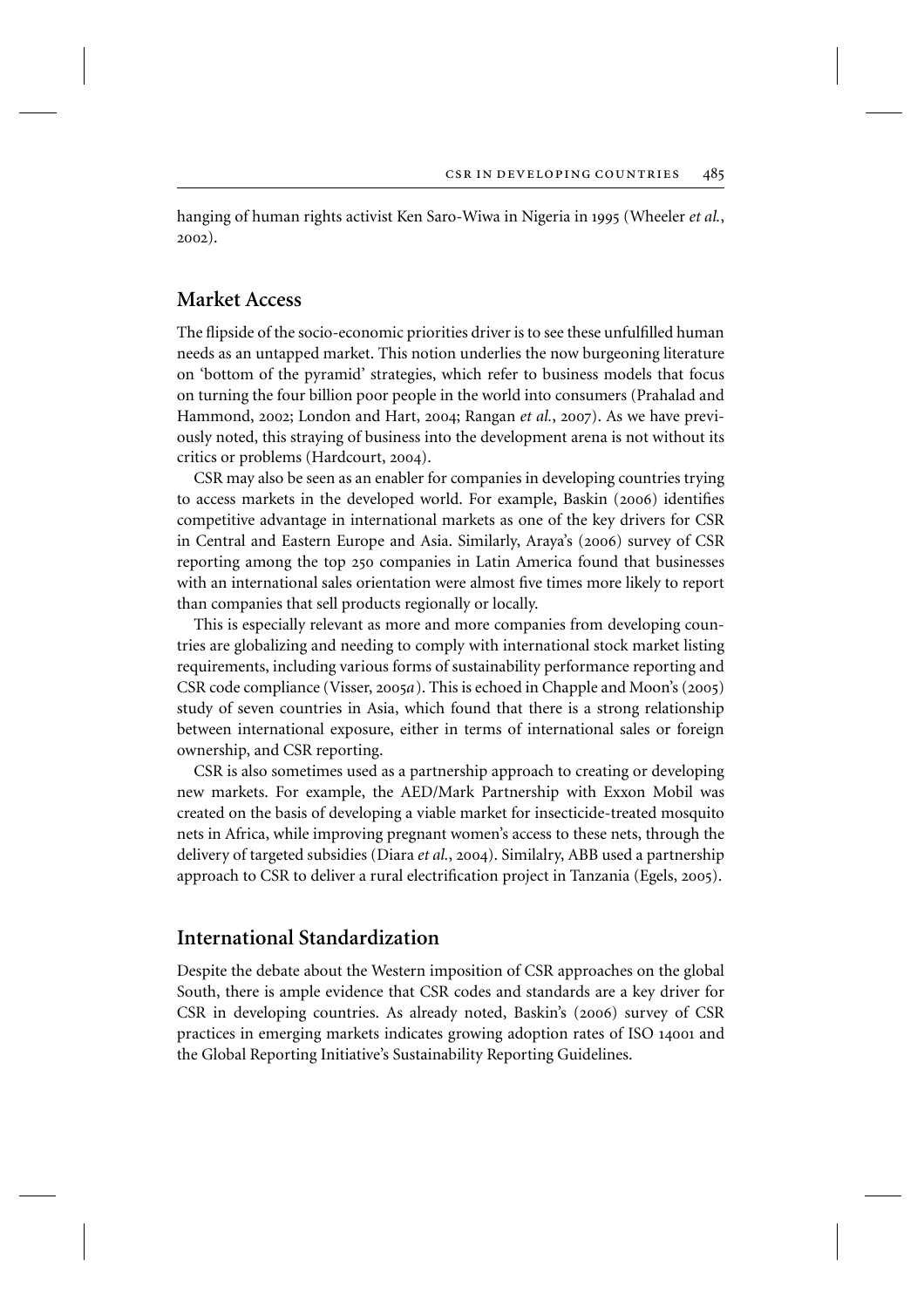Codes are also frequently used as a CSR response in sectors that are prevalent in developing countries, such as horticulture (Dolan and Opondo, 2005), cocoa (Schrage and Ewing, 2005), and textiles (Kaufman *et al*., 2004), as well as to deal with pressing social issues in developing countries, such as child labor (Kolk and Van Tulder, 2002) or the role of women in the workplace (Prieto-Carron, 2004).

Often, CSR is driven by standardization imposed by multinationals striving to achieve global consistency among its subsidiaries and operations in developing countries. For example, the Asia study by Chapple and Moon (2005) found that 'multinational companies are more likely to adopt CSR than those operating solely in their home country, but that the profile of their CSR tends to reflect the profile of the country of operation rather than the country of origin' (p. 415).

#### **Investment Incentives**

The belief that multinational investment is inextricably linked with the social welfare of developing countries is not a new phenomenon (Gabriel, 1972). However, increasingly these investments are being screened for CSR performance. Hence, socially responsible investment (SRI) is becoming another driver for CSR in developing countries. As one indicator of this, Baskin (2006) notes that approximately 8% of emerging market companies on the Dow Jones World Index are included in the Dow Jones Sustainability Index, compared with around 13% of high-income companies.

In some developing countries, like South Africa, the SRI trend is well documented (AICC, 2002). In addition to featuring prominently in the SRI movement in the 1980s through the anti-apartheid disinvestment phenomenon, since 1992, South Africa has introduced more than 20 SRI funds nationally which track companies' social, ethical, and environmental performance (Visser, 2005*a*). According to research by the African Institute of Corporate Citizenship (AICC) (2002), the size of the South African SRI market in 2001 was already 1.55% of the total investment market. In a significant development, in May 2004, the Johannesburg Securities Exchange also launched its own tradable SRI Index, the first of its kind in an emerging market (Sonnenberg *et al.*, 2004). A similar index has also subsequently been introduced in Brazil.

Closely linked to the literature on SRI in developing countries is the debate about the business case for CSR. Although very few instrumental studies have been done, a Thailand survey by Connelly and Limpaphayom (2004) shows that environmental reporting does not negatively impact on short-term profitability and has a positive relationship with firm valuation. More generally, a report by SustainAbility (2002) uses case studies to illustrate various business benefits associated with addressing sustainability in developing countries. Furthermore, Goyal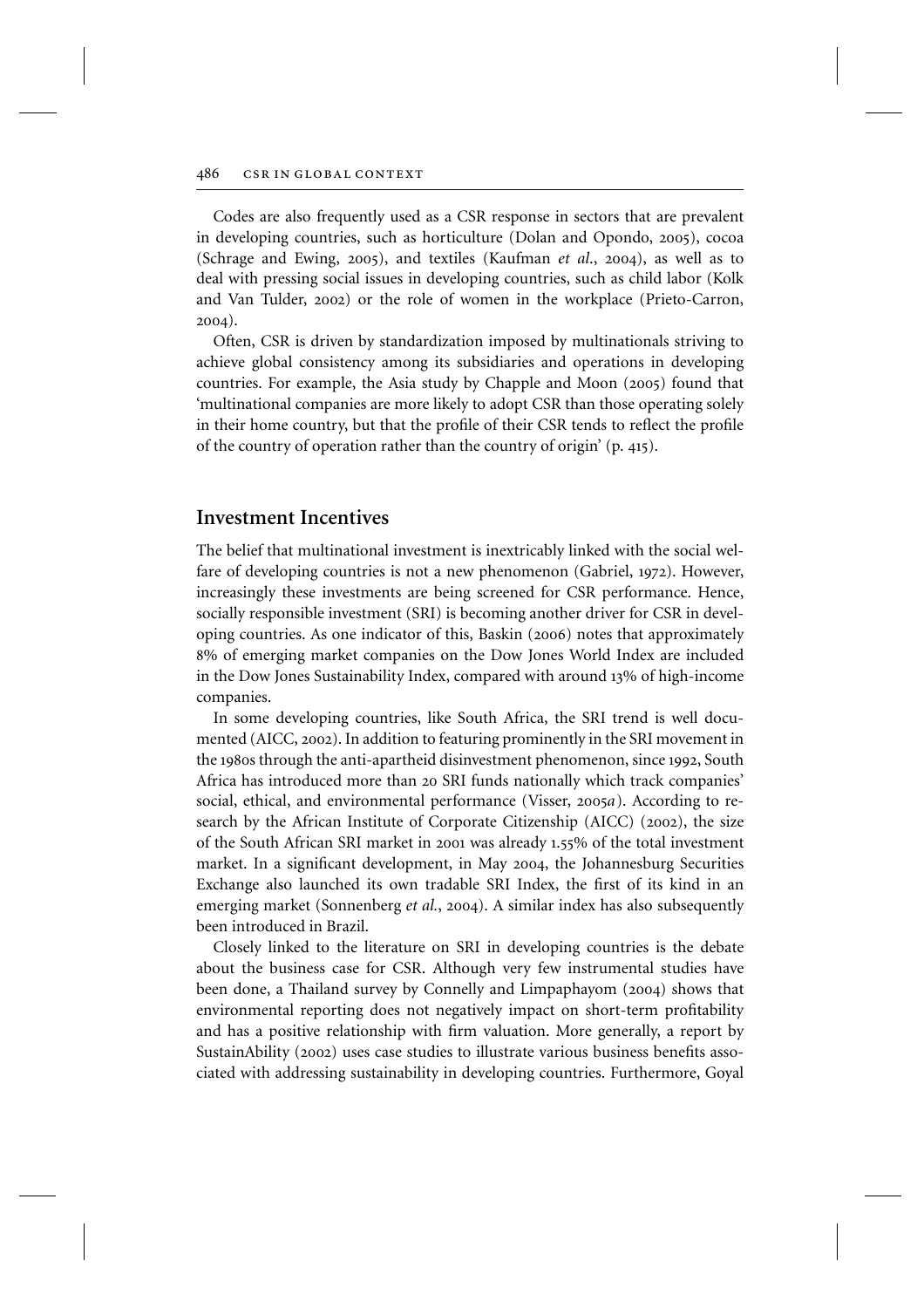(2006) contends that CSR may serve as a signaling device for developing countries seeking to assess foreign direct investment proposals by unknown foreign firms.

### **Stakeholder Activism**

In the absence of strong governmental controls over the social, ethical, and environmental performance of companies in developing countries, activism by stakeholder groups has become another critical driver for CSR. Lund-Thomsen (2004) describes this as 'an outcome of micro-level struggles between companies and communities over the distribution of social and environmental hazards which are created when global political and economic forces interact with local contexts around the world' (p. 106).

In developing countries, four stakeholder groups emerge as the most powerful activists for CSR, namely development agencies (Jenkins, 2005), trade unions (Kaufman *et al.*, 2004), international NGOs (Christian Aid, 2005), and business associations (WBCSD, 2000). These four groups provide a platform of support for local NGOs, which are not always well developed or adequately resourced to provide strong advocacy for CSR. The media is also emerging as a key stakeholder for promoting CSR in developing countries (Vivarta and Canela, 2006).

Stakeholder activism in developing countries takes various forms, which Newell (2001) classifies as civil regulation, litigation against companies, and international legal instruments. Of these, civil regulation is perhaps the most common and effective. Bendell (2000) describes this as the theory that 'businesses are being regulated by civil society, through the dual effect of negative impacts from conflict and benefits from collaboration [which] provides new means for people to hold companies accountable, thereby democratising the economy directly'.

There are numerous examples of civil regulation in action in the developing world of which South Africa is a rather striking case in point (Visser, 2005*a*). This has manifested itself mainly through community groups challenging companies over whether they are upholding the constitutional rights of citizens. Various landmark cases between 1994 and 2004 suggest that, although civil society still tends to lack capacity and resources in South Africa, this has been an effective strategy. Stakeholder activism has also taken a constructive approach towards encouraging CSR, through groups like the National Business Initiative and partnerships between business and NGOs.

Stakeholder activism can also be a source of criticism of CSR, arguing that it is an inadequate response to the social and environmental challenges of developing countries. The Christian Aid (2005) report *Behind the Mask: The Real Face of Corporate Social Responsibility* epitomizes this critical approach, and may be a driver for an enlarged conception and practice of CSR in developing countries.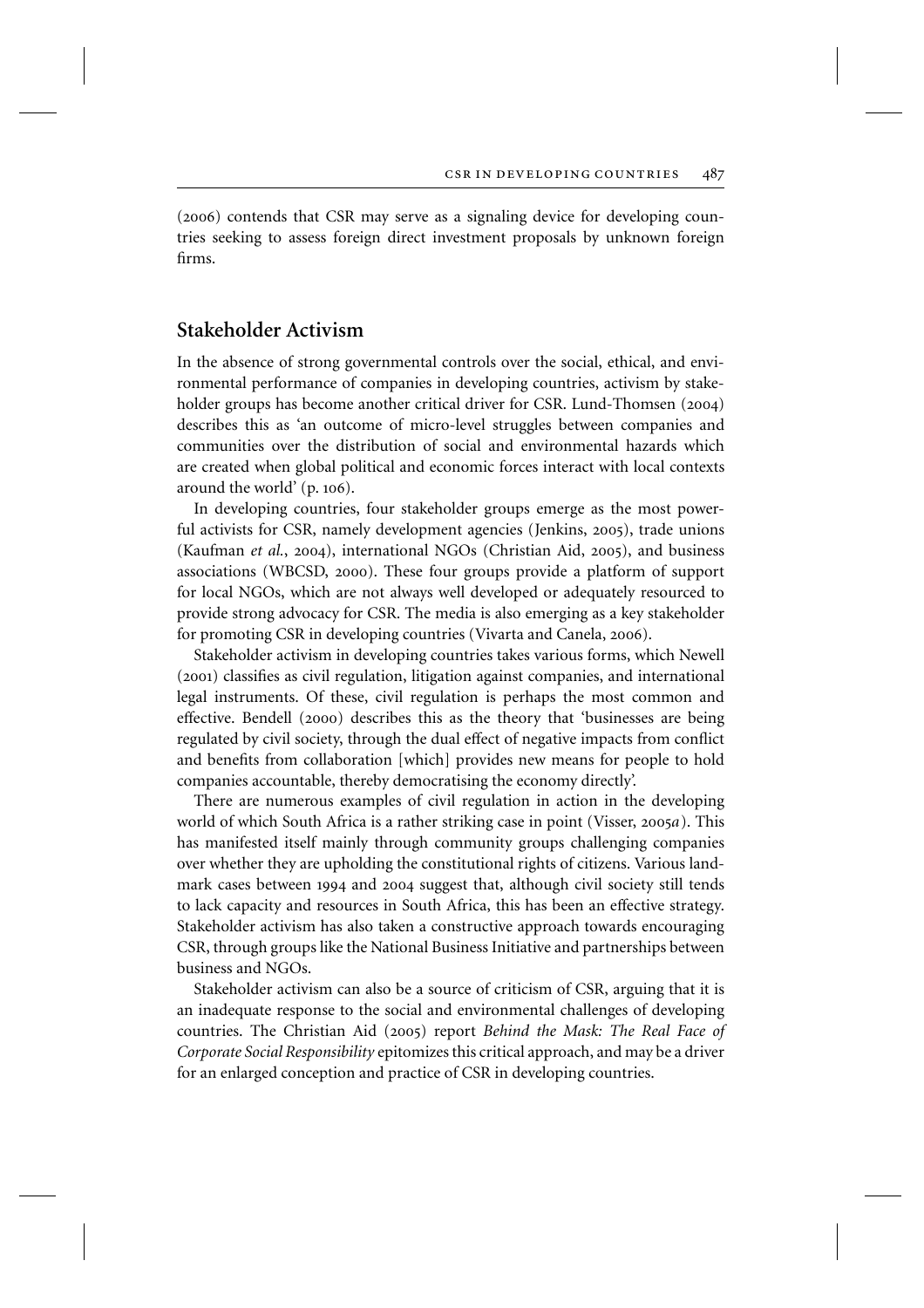## **Supply Chain**

Another significant driver for CSR in developing countries, especially among small and medium-sized companies, is the requirements that are being imposed by multinationals on their supply chains. This trend began with various ethical trading initiatives (Blowfield, 2003, 2004), which led to the growth of fair trade auditing and labelling schemes for agricultural products sourced in developing countries (Dolan and Opondo, 2005; Schrage and Ewing, 2005). Allegations of poor labor conditions and human rights abuses in several high profile multinational supply chains in the sporting and clothing sectors were also a significant catalyst for greater attention to CSR requirements (Hussain-Khaliq, 2004; Kaufman *et al.*, 2004; Nielsen, 2005).

One response has been the development of certifiable standards like SA 8000, which is now widely used as a screening mechanism for multinationals in selecting their suppliers in developing countries (Kolk and Van Tulder, 2002). Major change has also been achieved through sector-based initiatives such as the Forest Stewardship Council for sustainable forestry and the Marine Stewardship Council for sustainable fishing. More recently, this driver has been scaled up due to the socalled 'Wal-Mart effect' whereby major global and national retailers are committing to promoting sustainability and responsibility through their suppliers (Johnson, 2004).

## **A CSR Pyramid for Developing** COUNTRIES

Having considered the various drivers for CSR in developing countries, the question is: Are current Western conceptions and models of CSR adequate for describing CSR in developing countries? If we consider the most popular model— Carroll's (1991) CSR Pyramid, comprising economic, legal, ethical, and philanthropic responsibilities—this is almost entirely based on research in an American context. Even so, several empirical studies suggest that culture may have an important influence on perceived CSR priorities (Pinkston and Carroll, 1994; Edmondson and Carroll, 1999; Burton *et al.*, 2000).

Crane and Matten (2007*a*) address this point explicitly by discussing CSR in a European context using Carroll's CSR Pyramid. They conclude that 'all levels of CSR play a role in Europe, but they have different significance, and furthermore are interlinked in a somewhat different manner' (p. 51). In the same way, I believe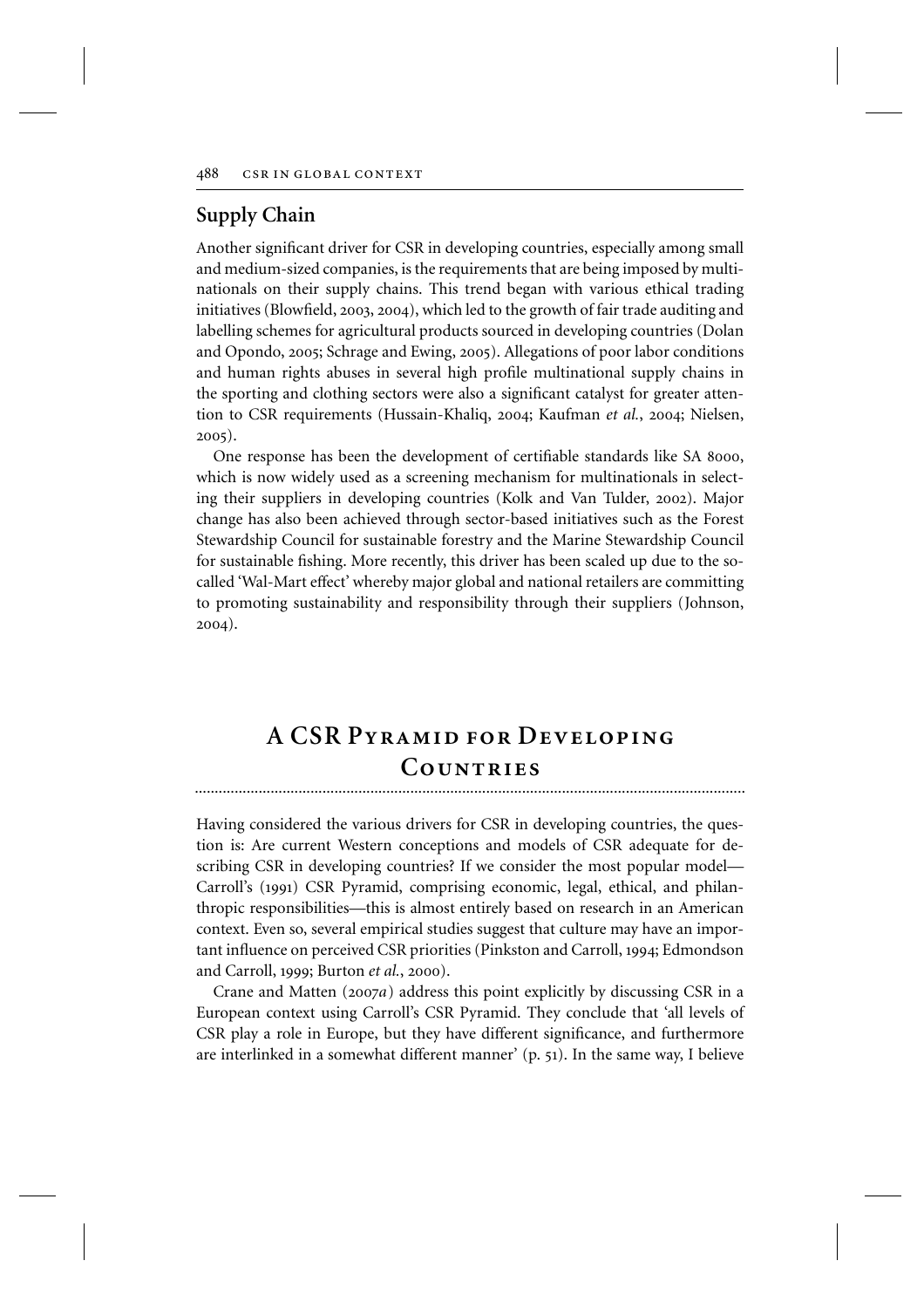

**Fig. 21.3 CSR pyramid for developing countries**

Carroll's four-part pyramid construct can be useful to look at how CSR is manifested in a developing country context.

Taking this approach, my contention is that the order of the CSR layers in developing countries—if this are taken as an indicator of the relative emphasis assigned to various responsibilities—differs from Carroll's classic pyramid (Visser, 2006*b*). Hence, in developing countries, economic responsibilities still get the most emphasis. However, philanthropy is given second highest priority, followed by legal and then ethical responsibilities. This is illustrated in Figure 21.3. Each element will be briefly discussed in turn.

#### **Economic Responsibilities**

It is well known that many developing countries suffer from a shortage of foreign direct investment, as well as from high unemployment and widespread poverty. It is no surprise, therefore, that the economic contribution of companies in developing countries is highly prized, by governments and communities alike. Fox (2004) argues that this should not be seen in a negative light, but rather as a more development-oriented approach to CSR that focuses on the enabling environment for responsible business in developing countries and that brings economic and equity aspects of sustainable development to the forefront of the agenda.

This is similar to the approach to economic responsibility taken by companies in Europe, in contrast to the more narrow focus on profitability in the USA (Crane and Matten, 2007*a*). Hence, in developing countries, CSR tends to stress the importance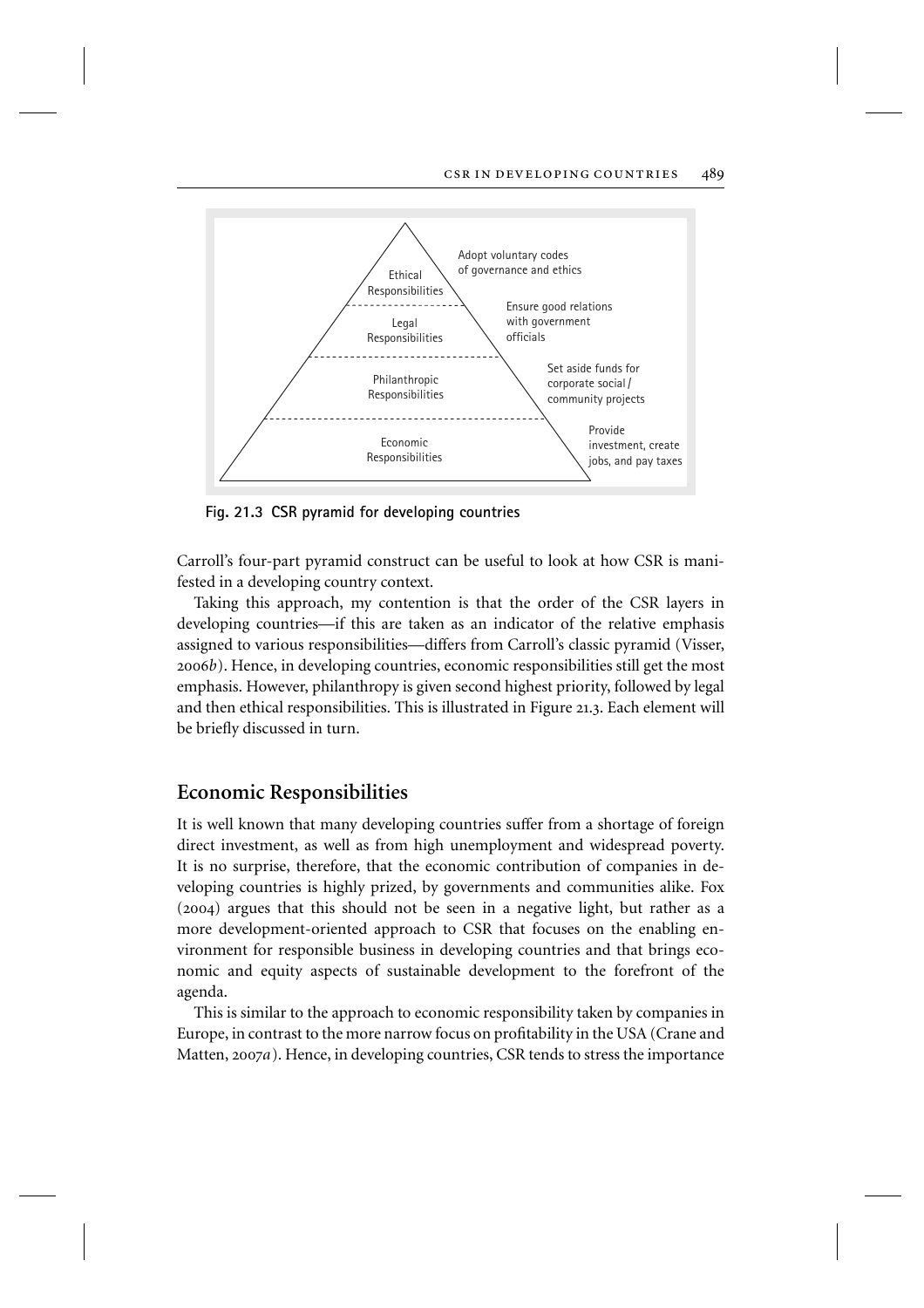of 'economic multipliers', including the capacity to generate investment and income, produce safe products and services, create jobs, invest in human capital, establish local business linkages, spread international business standards, support technology transfer and build physical and institutional infrastructure (Nelson, 2003). For this reason, companies that operate in developing countries increasingly report on their economic responsibilities by constructing 'economic value added' statements.

It is worth re-emphasizing as a caveat that economic responsibility has two faces—economic contribution on the one side and economic dependence on the other. When communities or countries become overly dependent on multinationals for their economic welfare, there is the risk of governments compromising ethical, social, or environmental standards in order to retain their investment, or suffering huge social disruption if those businesses do decide to disinvest, as occurred with Anglo American in Zambia.

#### **Philanthropic Responsibilities**

Crane and Matten (2007*a*) suggest that philanthropic responsibility in Europe tends more often to be more compulsory via the legal framework than discretionary acts of successful companies or rich capitalists as in the United States In this respect, developing countries have more in common with the American model, although philanthropy generally gets an even higher priority as a manifestation of CSR (Arora and Puranik, 2004; Fig, 2005; Ahmad, 2006; Amaeshi *et al.*, 2006; Weyzig, 2006).

Partly, this is a result of strong indigenous traditions of philanthropy in developing countries, as previously discussed. However, there are several other reasons as well. In the first instance, the socio-economic needs of the developing countries in which companies operate are so great that philanthropy is an expected norm—it is considered the right thing to do by business.

Second, companies realize that they cannot succeed in societies that fail, and philanthropy is seen as the most direct way to improve the prospects of the communities in which their businesses operate. HIV/AIDS is a case in point, where the response by business is essentially philanthropic (it is not an occupational disease), but clearly in companies' own medium- to long-term economic interest.

Third, over the past 50 years, many developing countries have become reliant on foreign aid or donor assistance. Hence, there is often an ingrained culture of philanthropy. And a final reason for developing countries' prioritization of philanthropy is that they are generally still at an early stage of maturity in CSR, sometimes even equating CSR and philanthropy, rather than embracing the more embedded approaches now common in developed countries.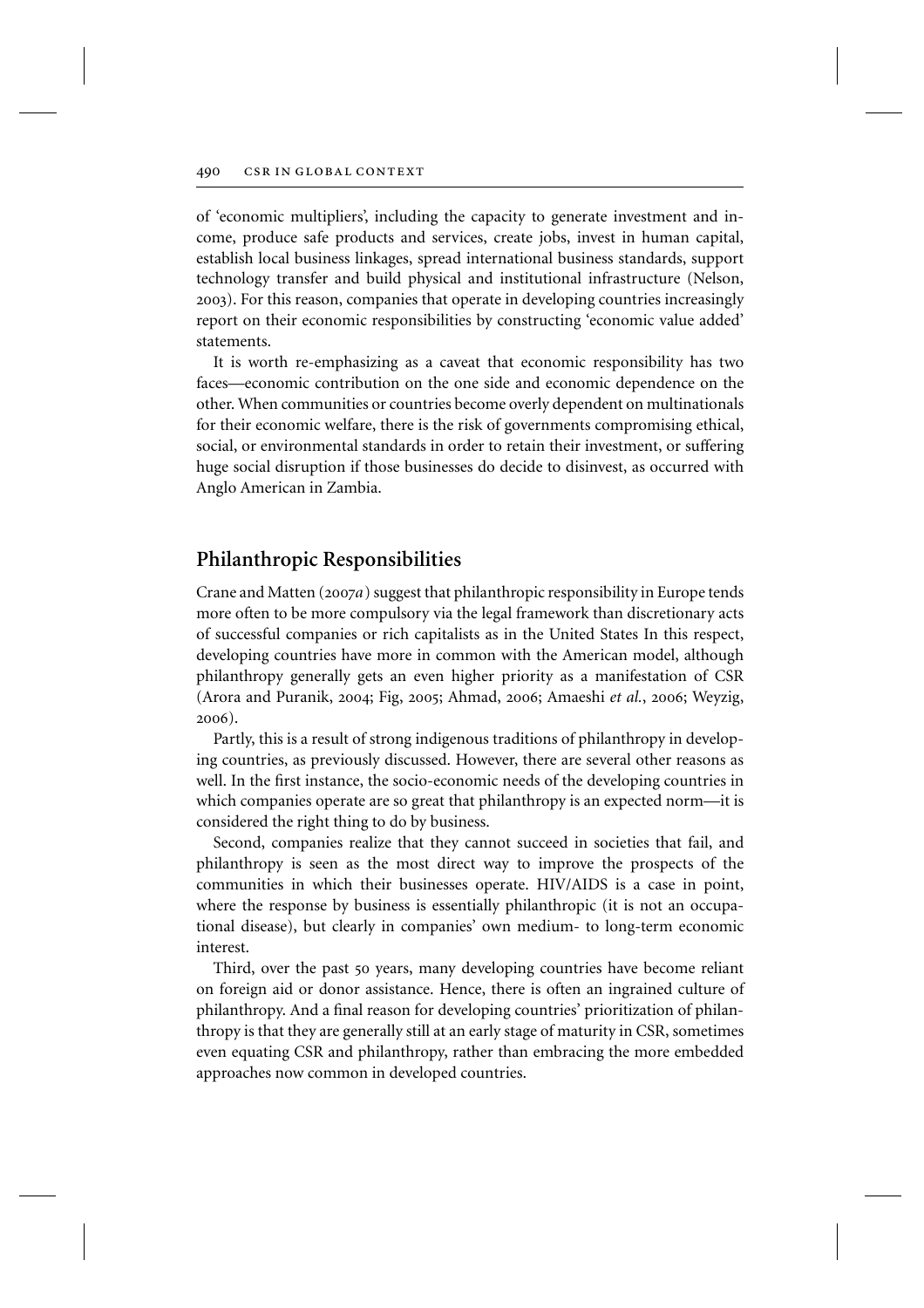## **Legal Responsibilities**

In developing countries, legal responsibilities generally have a lower priority than in developed countries. This does not necessarily mean that companies flaunt the law, but there is far less pressure for good conduct. This is because, in many developing countries, the legal infrastructure is poorly developed, and often lacks independence, resources, and administrative efficiency.

Many developing countries are also behind the developed world in terms of incorporating human rights and other issues relevant to CSR into their legislation (Mwaura 2004). Admittedly, there are exceptions and some developing countries have seen significant progress in strengthening the social and environmental aspects of their legislation (Visser, 2005*b*). However, government capacity for enforcement remains a serious limitation, and reduces the effectiveness of legislation as a driver for CSR.

Hence, several scholars argue that tax avoidance by companies is one of the most significant examples of irresponsible business behavior in developing countries, often contradicting their CSR claims of good conduct (Christensen and Murphy, 2004).

#### **Ethical Responsibilities**

Crane and Matten (2007*a*) suggest that ethical responsibilities enjoy a much higher priority in Europe than in the United States. In developing countries, however, ethics seems to have the least influence on the CSR agenda. This is not to say that developing countries have been untouched by the global trend towards improved governance (Reed, 2002). In fact, the 1992 and 2002 King Reports on Corporate Governance in South Africa have both led the world in their inclusion of CSR issues.

For example, the 1992 King Report was the first global corporate governance code to talk about 'stakeholders' and to stress the importance of business accountability beyond the interests of shareholders (IoD, 1992). Similarly, the 2002 revised King Report was the first to include a section on 'integrated sustainability reporting', covering social, transformation, ethical, safety, health, and environmental management policies and practices (IoD, 2002).

This progress is certainly encouraging, but in general, it is still the exception rather than the rule. For instance, in Transparency International's annual Corruption Perception Index and Global Corruption Barometer, developing countries usually make up the bulk of the most poorly ranked countries. Furthermore, survey respondents from these countries generally agree that corruption still affects business to a large extent. The World Bank's (2005) *Investment Climate Survey* paints a similar picture.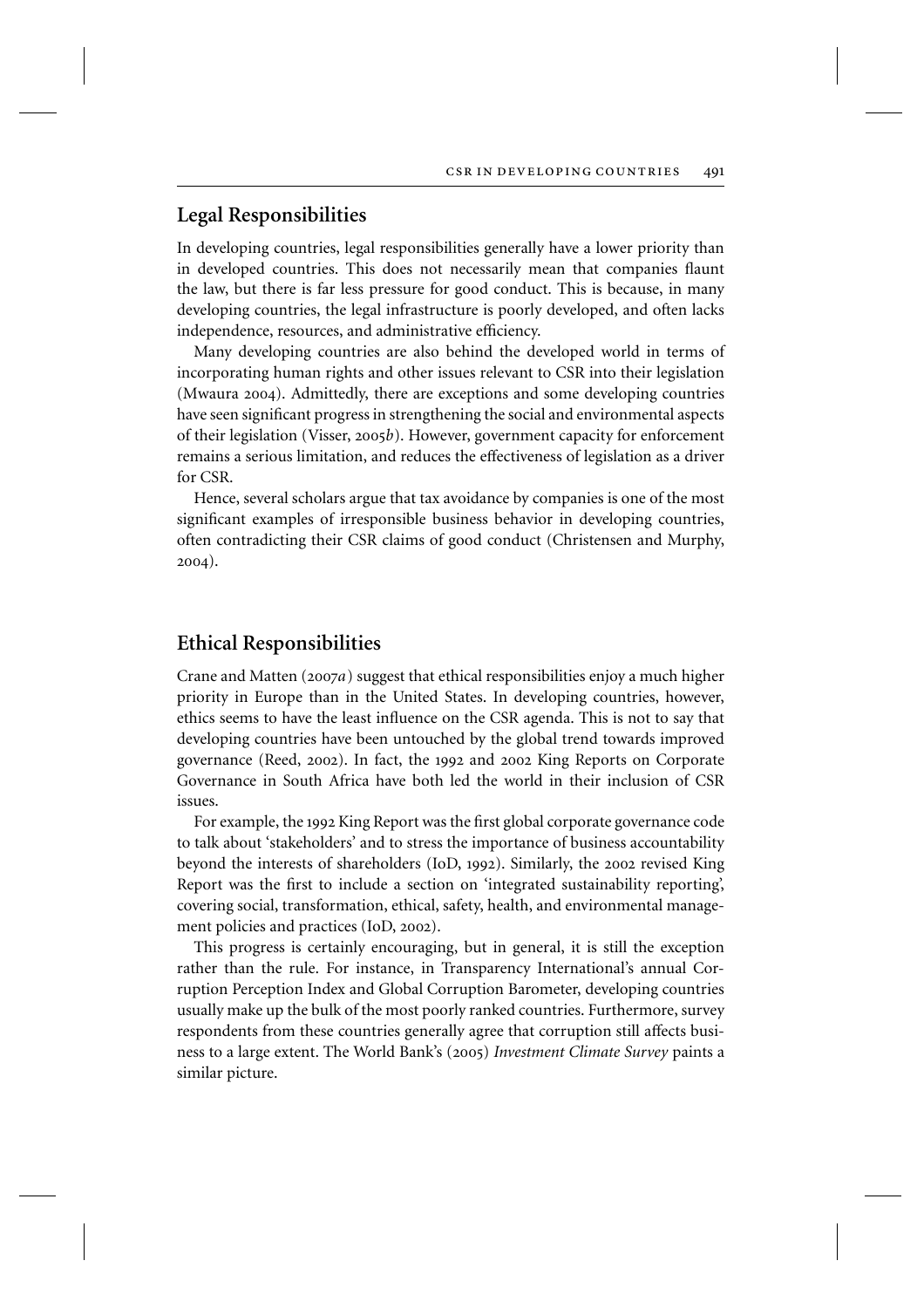One of the attempts to address corruption in developing countries has been the UK-led Extractive Industries Transparency Initiative (EITI), which aims to increase transparency over payments by companies to governments and government-linked entities, as well as transparency over revenues by those host country governments. This is clearly a step in the right direction, but the refusal of countries like Angola to even participate shows that there is still a long way to go in embedding ethical responsibilities in developing countries.

### **An Ideal CSR Pyramid**

The descriptive approach adopted in the previous sections was used to illustrate how CSR actually manifests in developing countries, rather than presenting an aspirational view of what CSR in developing countries *should* look like. For example, it is not proposed that legal and ethical responsibilities *should* get such a low priority, but rather that they do in practice.

By contrast, if we are to work towards an ideal CSR Pyramid for CSR in developing countries, I would argue that improved ethical responsibilities, incorporating good governance, should be assigned the highest CSR priority in developing countries. It is my contention that governance reform holds the key to improvements in all the other dimensions, including economic development, rule of law, and voluntary action. Hence, embracing more transparent, ethical governance practices should form the foundation of CSR practice in developing countries, which in turn will provide the enabling environment for more widespread responsible business.

## CONCLUSIONS

To summarize, I have argued that CSR in developing countries has the following distinctive characteristics (Visser *et al.*, 2007):

- CSR tends to be less formalised or institutionalized in terms of the CSR benchmarks commonly used in developed countries, i.e. CSR codes, standards, management systems and reports.
- Where formal CSR is practiced, this is usually by large, high profile national and multinational companies, especially those with recognized international brands or those aspiring to global status.
- Formal CSR codes, standards, and guidelines that are most applicable to developing countries tend to be issue specific (e.g. fair trade, supply chain, HIV/AIDS) or sector-led (e.g. agriculture, textiles, mining).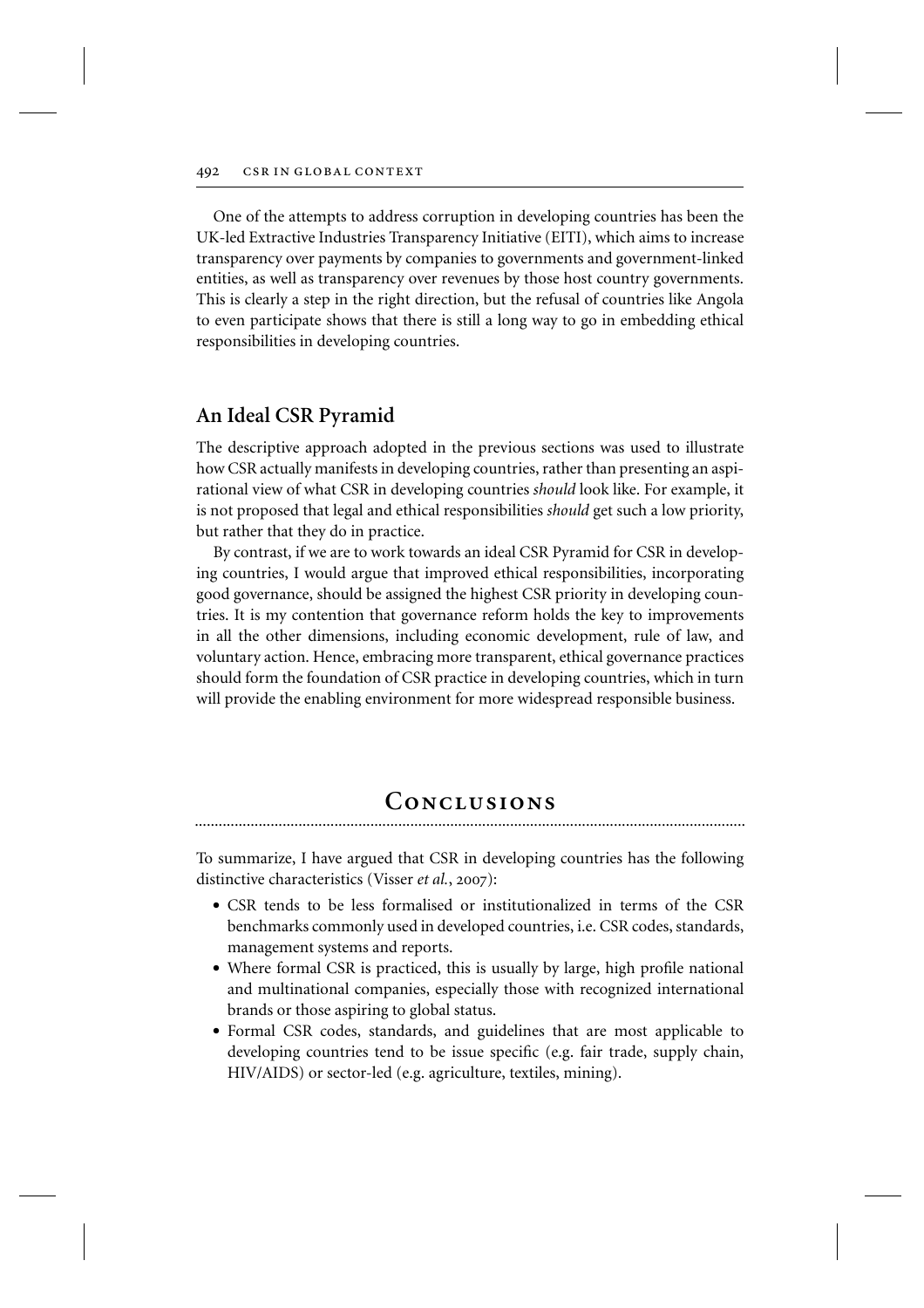- In developing countries, CSR is most commonly associated with philanthropy or charity, i.e. through corporate social investment in education, health, sports development, the environment, and other community services.
- Making an economic contribution is often seen as the most important and effective way for business to make a social impact, i.e. through investment, job creation, taxes, and technology transfer.
- Business often finds itself engaged in the provision of social services that would be seen as government's responsibility in developed countries, for example, investment in infrastructure, schools, hospitals, and housing.
- The issues being prioritized under the CSR banner are often different in developing countries, for example, tackling HIV/AIDS, improving working conditions, provision of basic services, supply chain integrity, and poverty alleviation.
- Many of the CSR issues in developing countries present themselves as dilemmas or trade-offs, for example, development versus environment, job creation versus higher labour standards, strategic philanthropy versus political governance.
- The spirit and practise of CSR is often strongly resonant with traditional communitarian values and religious concepts in developing countries, for example, African humanism (*ubuntu*) in South Africa and harmonious society (*xiaokang*) in China.
- The focus on CSR in developing countries can be a catalyst for identifying, designing and testing new CSR frameworks and business models, for example, Prahalad's Bottom of the Pyramid model and Visser's CSR Pyramid for Developing Countries.

Research into CSR in developing countries is still relatively underdeveloped and tends to be adhoc with a heavy reliance on convenience-based case studies or descriptive accounts. The focus is often on high profile incidents or branded companies and a few select countries (e.g. Brazil, China, India, South Africa), with a general lack of comparable benchmarking data.

Hence, there is an urgent need for further research on CSR in developing countries at the international, regional, national and sectoral levels, as well as on theoretical constructs. There is a dearth of international research which surveys the nature and extent of CSR in developing countries, as compared with developed countries. Next to this need for more data in general, there is need for more comparative work which analyses CSR between regions (e.g. Africa, Latin America, Asia) and between countries within regions. On a more national or regional level, there is need for detailed national research on CSR, especially on the more than 100 developing countries that appear to have had no academic papers published about them in CSR journals. Alongside these efforts there seems to be a specific need for more sectoral research on CSR codes and practices, especially for the lesser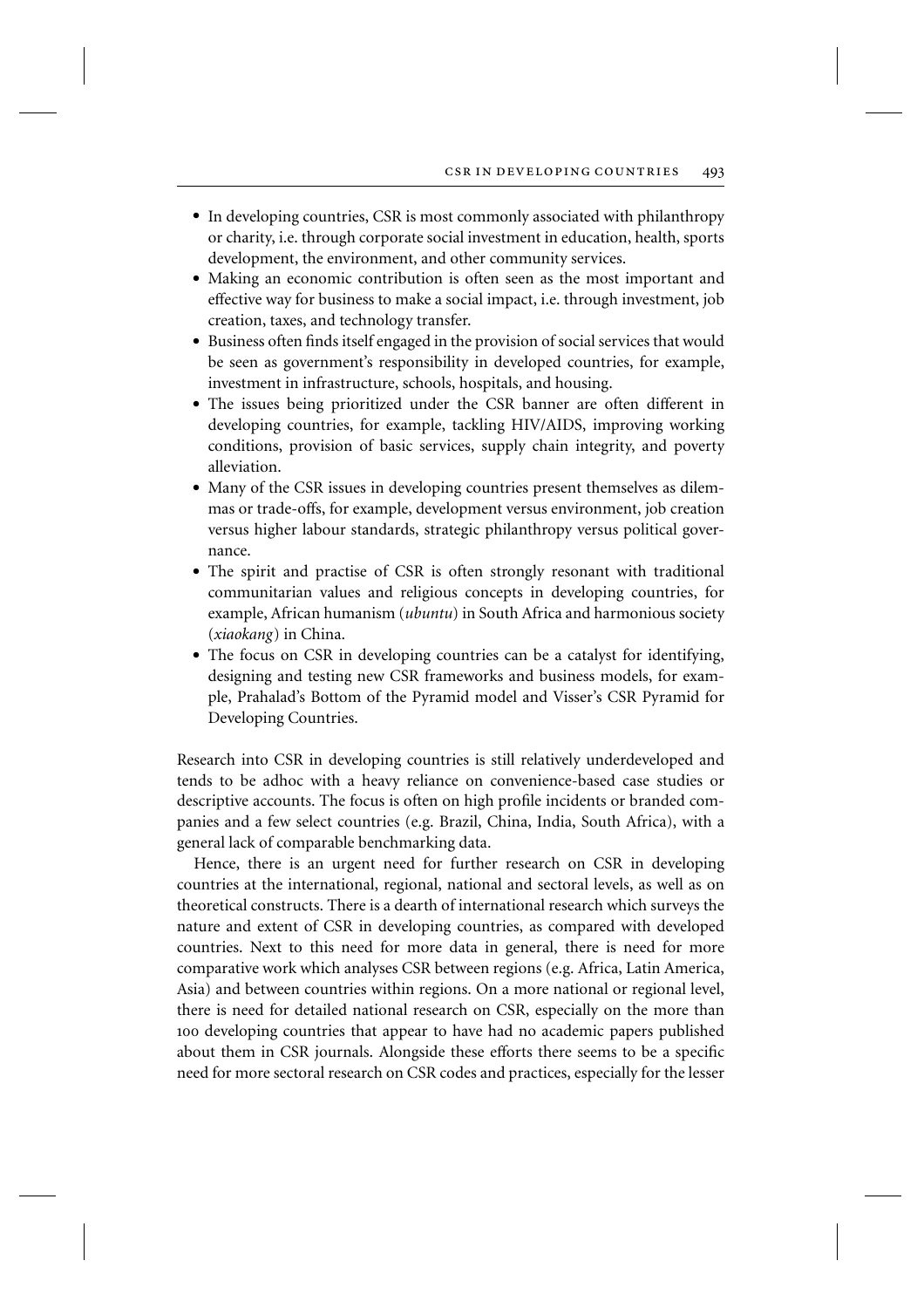covered industries like chemicals, financial services, infrastructure (including construction), manufacturing (including motor), media, retail, telecommunications, and travel and leisure. Finally, all these different streams of empirical research should inform more conceptual work on CSR conceptions, frameworks, or models that are more applicable to developing countries.

What is clear from this chapter, therefore, is that CSR in developing countries is a rich and fascinating area of enquiry, which is becoming ever more important in CSR theory and practice. And since it is profoundly under-researched, it also represents a tremendous opportunity for improving our knowledge and understanding about CSR.

#### **References**

- ACUTT, N., MEDINA-Ross, V., and O'RIORDAN, T. 2004. 'Perspectives on Corporate Social Responsibility in the Chemical Sector: A Comparative Analysis of the Mexican and South African Cases'. *Natural Resources Forum* 28(4): 302–16.
- Ahmad, S. J. 2006. 'From Principles to Practice: Exploring Corporate Social Responsibility in Pakistan'. *Journal of Corporate Citizenship*, 24 winter: 115–29.
- AICC. 2002. *Socially Responsible Investment in South Africa*. Johannesburg: African Institute for Corporate Citizenship (AICC).
- Amaeshi, K. M., Adi, B. C., Ogbechie, C., and Olufemi, O. A. 2006. 'Corporate Social Responsibility in Nigeria: Western Mimicry or Indigenous Influences?' *Journal of Corporate Citizenship*, 24, winter: 83–99.
- Araya, M. 2006. 'Exploring Terra Incognita: Non-financial Reporting in Latin America'. *Journal of Corporate Citizenship* 21, spring: 25–38.
- Arora, B., and Puranik, R. 2004. 'A Review of Corporate Social Responsibility in India'. *Development*, 47(3): 93–100.
- Balasubramanian, N. K., Kimber, D., Pussayapibul, N., and Davids, P. 2005. 'Emerging Opportunities or Traditions Reinforced? An Analysis of the Attitudes Towards CSR, and Trends of Thinking about CSR, in India'. *Journal of Corporate Citizenship*, 17, spring: 79–  $Q2$ .
- Baskin, J. 2006. 'Corporate Responsibility in Emerging Markets'. *Journal of Corporate Citizenship*, 24, winter: 29–47.
- Bendell, J. (ed). 2000. *Terms for Endearment: Business, NGOs and Sustainable Development*. Sheffield: Greenleaf.
- Birch, D., and Moon, J. 2004. 'Introduction: Corporate Social Responsibiity in Asia'. *Journal of Corporate Citizenship*, 13, spring: 18–23.
- Blowfield, M. 2003. 'Ethical Supply Chains in the Cocoa, Coffee and Tea Industries'. *Greener Management International*, 43, autumn: 15–24.
- 2004. 'Implementation Deficits of Ethical Trade Systems: Lessons from the Indonesian Cocoa and Timber Industries'. *Journal of Corporate Citizenship*, 13, spring: 77–90
- and Frynas, J. G. 2005. 'Setting New Agendas: Critical Perspectives on Corporate Social Responsibility in the Developing World'. *International Affairs*, 81(3): 499–513.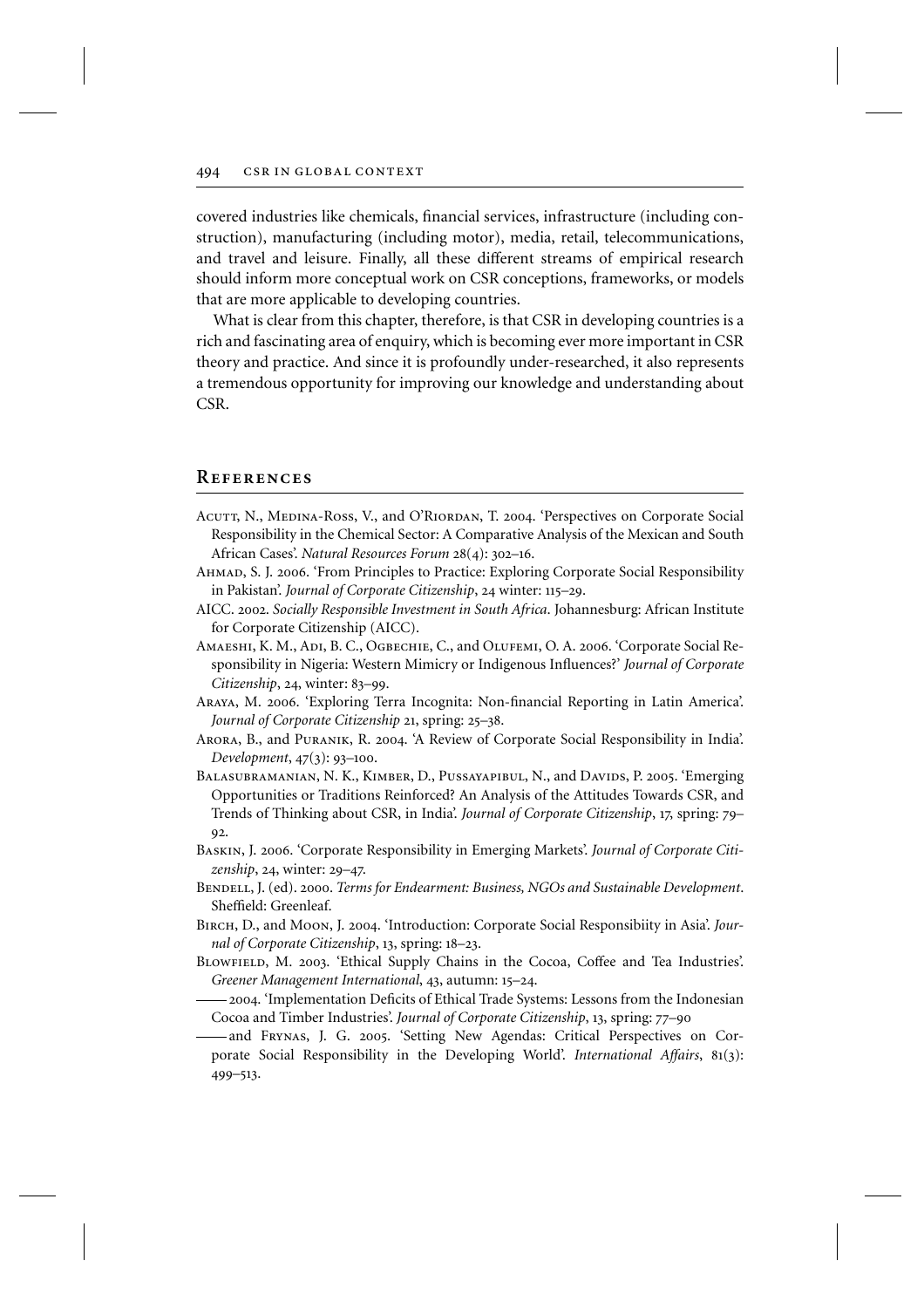- Brennan, R., and Baines, P. 2006. 'Is There a Morally Right Price for Anti-retroviral Drugs in the Developing World?' *Business Ethics: A European Review*, 15(1): 29–43.
- Burton, B. K., Farh, J.-L., and Hegarty, W. H. 2000. 'A Cross-Cultural Comparison of Corporate Social Responsibility Orientation: Hong Kong vs. United States Students'. *Teaching Business Ethics*, 4(2): 151–67.
- Carroll, A. B. 1991. 'The Pyramid of Corporate Social Responsibility: Toward the Moral Management of Organizational Stakeholders'. *Business Horizons*, 34: 39–48.
- Chapple, W., and Moon, J. 2005. 'Corporate Social Responsibility in Asia: A Seven-Country Study of CSR Web Site Reporting'. *Business & Society*, 44(4): 415–41.
- Christensen, J., and Murphy, R. 2004. 'The Social Irresponsibility of Corporate Tax Avoidance: Taking CSR to the Bottom Line'. *Development*, 47(3): 37–44.
- Christian Aid. 2005. *Behind the Mask: The Real Face of Corporate Social Responsibility*. London: Christian Aid.
- Connelly, J. T., and Limpaphayom, P. 2004. 'Environmental Reporting and Firm Performance: Evidence from Thailand'. *Journal of Corporate Citizenship*, 13, spring: 137– 49.
- Correa, M. E., Flynn, S., and Amit, A. 2004. 'Responsibilidan Social Corporative en América Latina: Una visión empresarial'. *Série CEPAL Medio Ambiente y Desarrollo*, 85. Santiago de chile: CEPAL.
- Crane, A., and Matten, D. 2007*a*. *Business Ethics*, 2nd edn. Oxford: Oxford University Press.

(eds.). 2007*b*. *Corporate Social Responsibility*, 3 vols. London: Sage.

- De Oliveira, J. A. P. 2006. 'Corporate Citizenship in Latin America: New Challenges to Business'. *Journal of Corporate Citizenship*, 21 spring: 17–20.
- Diara, M., Alilo, M., and McGuire, D. 2004. 'Corporate Social Responsibility and Public-Private Partnership: The Case of the Academy for Educational Development and Exxon-Mobil'. *Development*, 47(3): 69–77.
- DOLAN, C. S., and Opondo, M. 2005. 'Seeking Common Ground: Multi-stakeholder Processes in Kenya's Cut Flower Industry'. *Journal of Corporate Citizenship*, 18, summer: 87–98.
- Dunfee, T. W. 2006. 'Do Firms with Unique Competencies for Rescuing Victims of Human Catastrophes have Special Obligations? Corporate Responsibility and the Aids Catastrophe in Sub-Saharan Africa'. *Business Ethics Quarterly*, 16(2): 185–210.
- Edmondson, V. C., and Carroll, A. B. 1999. 'Giving Back: An Examination of the Philanthropic Motivations, Orientations and Activities of Large Black-Owned Businesses'. *Journal of Business Ethics*, 19(2): 171–9.
- Egels, N. 2005. 'CSR in Electrification of Rural Africa: The Case of ABB in Tanzania'. *Journal of Corporate Citizenship*, 18 summer: 75–85.
- Fernando, M. 2007. 'Corporate Social Responsibility in the Wake of the Asian Tsunami: A Comparative Case Study of Two Sri Lankan Companies'. *European Management Journal*,  $25(1): 1-10.$
- Fig, D. 2005. 'Manufacturing Amnesia: Corporate Social Responsibility in South Africa'. *International Affairs*, 81(3): 599–617.
- FOURIE, A., and ELOFF, T. 2005. 'The Case for Collective Business Action to Achieve Systems Change: Exploring the Contributions Made by the Private Sector to the Social, Economic and Political Transformation Process in South Africa'. *Journal of Corporate Citizenship*, 18, summer: 39–48.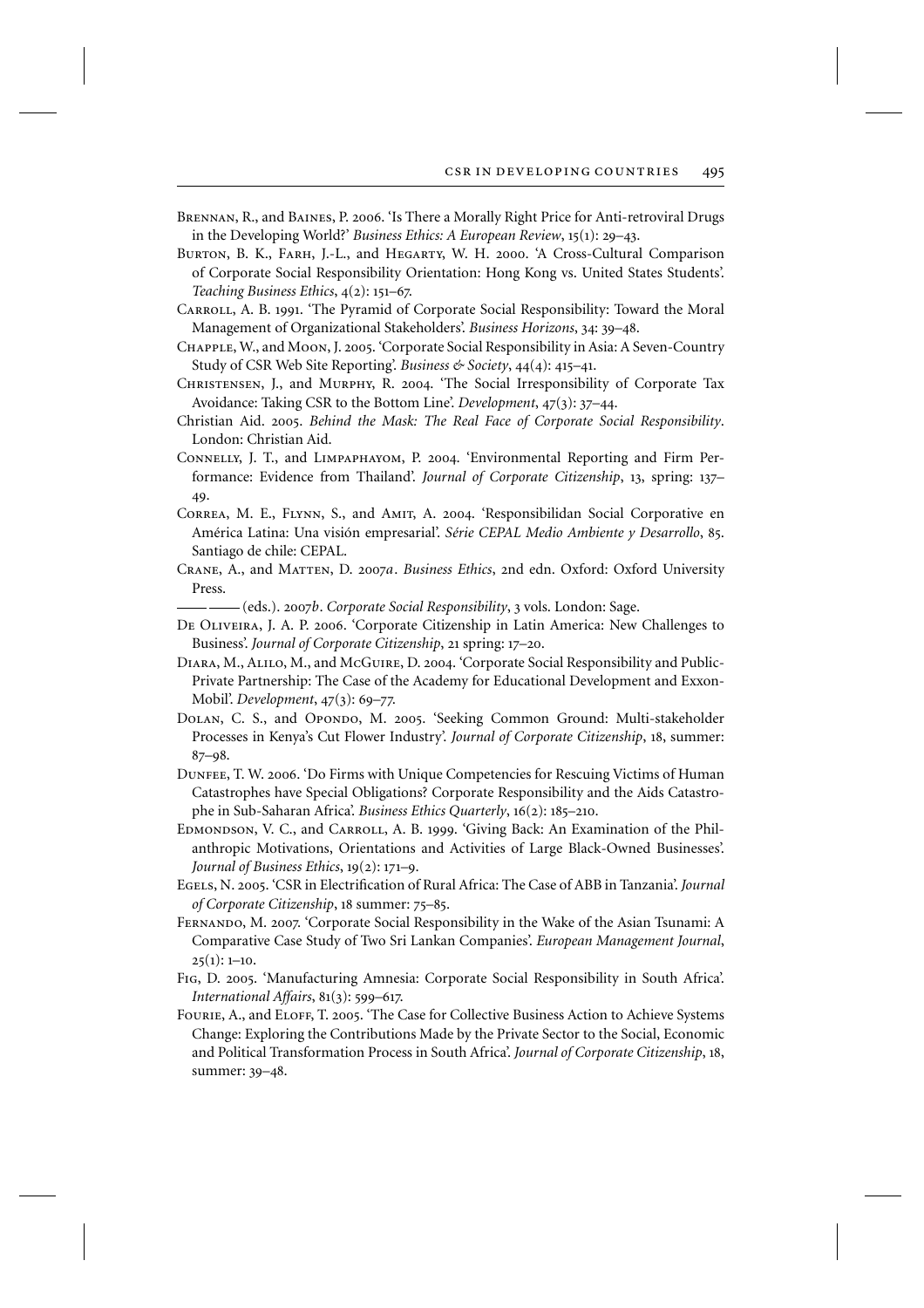- Fox, T. 2004. 'Corporate Social Responsibility and Development: In Quest of an Agenda'. *Development*, 47(3): 29–36.
- Frynas, J. G. 2006. 'Corporate Social Responsibility in Emerging Economies'. *Journal of Corporate Citizenship*, 24, winter: 16–19.
- Gabriel, P. P. 1972. 'MNCs in the Third World: Is Conflict Unavoidable?' *Harvard Business Review*. 50(4): 93–102.
- Goyal, A. 2006. 'Corporate Social Responsibility as a Signalling Device for Foreign Direct Investment'. *Journal of Corporate Citizenship*, 13(1): 145–63.
- Hamann, R., Kapelns, P., Sonnenberg, D., Mackenzie, A., and Hollesen, P. 2005. 'Local Governance as a Complex System: Lessons from Mining in South Africa, Mali and Zambia'. *Journal of Corporate Citizenship*, 18, summer: 61–73.
- Hardcourt, W. 2004. 'Editorial: Is CSR Rewriting Development?' *Development*, 47(3): 1–2.
- Haslam, P. A. 2007. 'The Corporate Social Responsibility System in Latin America and the Caribbean', in Crane and Matten (2007*b*).
- Hoffman, A. J. 2005. 'Climate Change Strategy: The Business Logic Behind Voluntary Greenhouse Gas Reductions'. *California Management Review*, 47(3): 21–46.
- Hussain-Khaliq, S. 2004. 'Eliminating Child Labour from the Sialkot Soccer Ball Industry: Two Industry-Led Approaches'. *Journal of Corporate Citizenship*, 13, spring: 101–7.
- IMF. 2006. *World Economic Outlook: Financial Systems and Economic Cycles*. Brussels: International Monetary Fund.
- IoD. 1992. *King Report on Corporate Governance in South Africa*. Johannesburg: Institute of Directors in Southern Africa.
- 2002. *King Report on Corporate Governance in South Africa*. Johannesburg: Institute of Directors in Southern Africa.
- Ite, U. E. 2004. 'Multinationals and Corporate Social Responsibility in Developing Countries: A Case Study of Nigeria'. *Corporate Social Responsibility and Environmental Management*, 11(1): 1–11.
- Jenkins, R. 2005. 'Globalization, Corporate Social Responsibility and Poverty'. *International Affairs*, 81(3): 525–40.
- Johnson, M. 2004. 'Marks & Spencer Implements an Ethical Sourcing Program for its Global Supply Chain'. *Journal of Organizational Excellence*, 23(2): 3–16.
- Kapelus, P. 2002. 'Mining, Corporate Social Responsibility and the Case of Rio Tinto, Richards Bay Minerals and the Mbonambi'. *Journal of Business Ethics*, 39: 275–96.
- KAUFMAN, A., TIANTUBTIM, E., PUSSAYAPIBUL, N., and DAVIDS, P. 2004. 'Implementing Voluntary Labour Standards and Codes of Conduct in the Thai Garment Industry'. *Journal of Corporate Citizenship*, 13, spring: 91–9.
- KOLK, A., and VAN TULDER, R. 2002. 'Child Labour and Multinational Conduct: A Comparison of International Business and Stakeholder Codes'. *Journal of Business Ethics*, 36: 291–301.
- LOCKETT, A., MOON, J., and VISSER, W. 2006. 'Corporate Social Responsibility in Management Research: Focus, Nature, Salience, and Sources of Influence'. *Journal of Management Studies*, 43(1): 115–36.
- LOGSDON, J. M., THOMAS, D. E., and VAN BUREN III, H. J. 2006. 'Corporate Social Responsibility in Large Mexican Firms'. *Journal of Corporate Citizenship*, 21, spring: 51–60.
- London, T., and HART, S. L. 2004. 'Reinventing Strategies for Emerging Markets: Beyond the Transnational Model'. *Journal of International Business Studies*, 35(5): 350–70.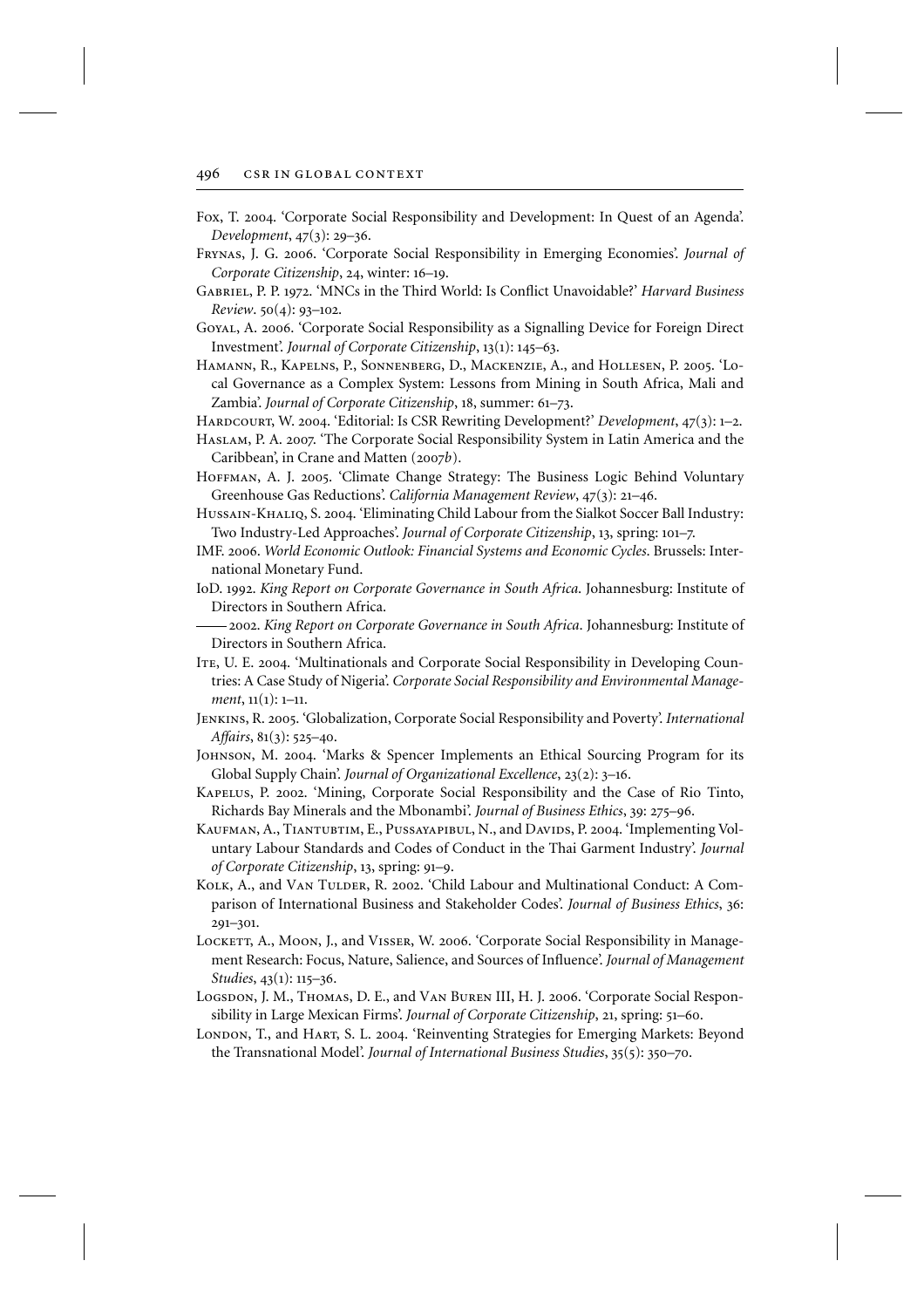Luken, R., and Stares, R. 2005. 'Small Business Responsibility in Developing Countries: A Threat or an Opportunity?' *Business Strategy and the Environment*, 14: 38–53.

- LUND-THOMSEN, P. 2004. 'Towards a Critical Framework on Corporate Social and Environmental Responsibility in the South: The Case of Pakistan'. *Development*, 47(3): 106–113.
- Malan, D. 2005. 'Corporate Citizens, Colonialists, Tourists or Activists? Ethical Challenges facing South African Corporations in Africa'. *Journal of Corporate Citizenship*, 18, summer: 49–60.
- Matten, D., and Crane, A. 2005. 'Corporate Citizenship: Toward an Extended Theoretical Conceptualization'. *Academy of Management Review*, 30(1): 166–79.
- and Moon, J. (forthcoming). "'Implicit" and "Explicit" CSR: A Conceptual Framework for a Comparative Understanding of Corporate Social Responsibility'. *Academy of Management Review*.
- MIDDLETON, C. 2005. 'Interview with Michael Spicer, Chief Executive, South Africa Foundation'. *Journal of Corporate Citizenship*, 18, summer: 21–4.
- Moon, J. 2002*a*. 'Business Social Responsibility and New Governance'. *Government and Opposition*, 37(3): 385–408.
- 2002*b*. 'Corporate Social Responsibility: An Overview. in C. Hartley, *The International Directory of Corporate Philanthropy*. London and New York: Europa Publications, 3–14.
- Crane, A., and Matten, D. 2005. 'Can Corporations be Citizens? Corporate Citizenship as a Metaphor for Business Participation in Society'. *Business Ethics Quarterly*, 15(3): 427–51.
- Mwaura, K. 2004. 'Corporate Citizenship: The Changing Legal Perspective in Kenya'. Interdisciplinary CSR Research Conference, Nottingham, International Centre for Corporate Social Responsibility (ICCSR).
- Nelson, J. 2003. *Economic Multipliers: Revisiting the Core Responsibility and Contribution of Business to Development*. London: International Business Leaders Forum (IBLF).
- Nelson, J. A. 2004. 'A Buddhist and Feminist Analysis of Ethics and Business'. *Development*,  $47(3)$ : 53–60.
- Newell, P. 2001. 'Managing Multinationals: The Governance of Investment for the Environment'. *Journal of International Development*, 13: 907–19.
- 2005. 'Citizenship, Accountability and Community: The Limits of the CSR Agenda'. *International Affairs*, 81(3): 541–57.
- and Muro, A. 2006. 'Corporate Social and Environmental Responsibiity in Argentina: The Evolution of an Agenda'. *Journal of Corporate Citizenship*, 24, winter: 49–68.
- Nielsen, M. E. 2005. 'The Politics of Corporate Responsibility and Child Labour in the Bangladeshi Garment Industry'. *International Affairs*, 81(3): 559–80.
- Pedersen, E. R., and Huniche, M. (eds.) 2006. *Corporate Citizenship in Developing Countries*. Copenhagen: Copenhagen Business School Press.
- Peindado-Vara, E. 2006. 'Corporate Social Responsibility in Latin America'. *Journal of Corporate Citizenship*, 21, spring.
- PINKSTON, T. S., and CARROLL, A. B. 1994. 'Corporate Citizenship Perpectives and Foreign Direct Investment in the US'. *Journal of Business Ethics*, 13(3): 157–69.
- PRAHALAD, C. K., and HAMMOND, A. 2002. 'Serving the World's Poor, Profitably'. *Harvard Business Review*, 80(9): 48–57.
- Prasad, B. C. 2004. 'Globalisation, Free Trade and Corporate Citizenship in Pacific Forum Island Countries'. *Journal of Corporate Citizenship*, 13, spring: 65–76.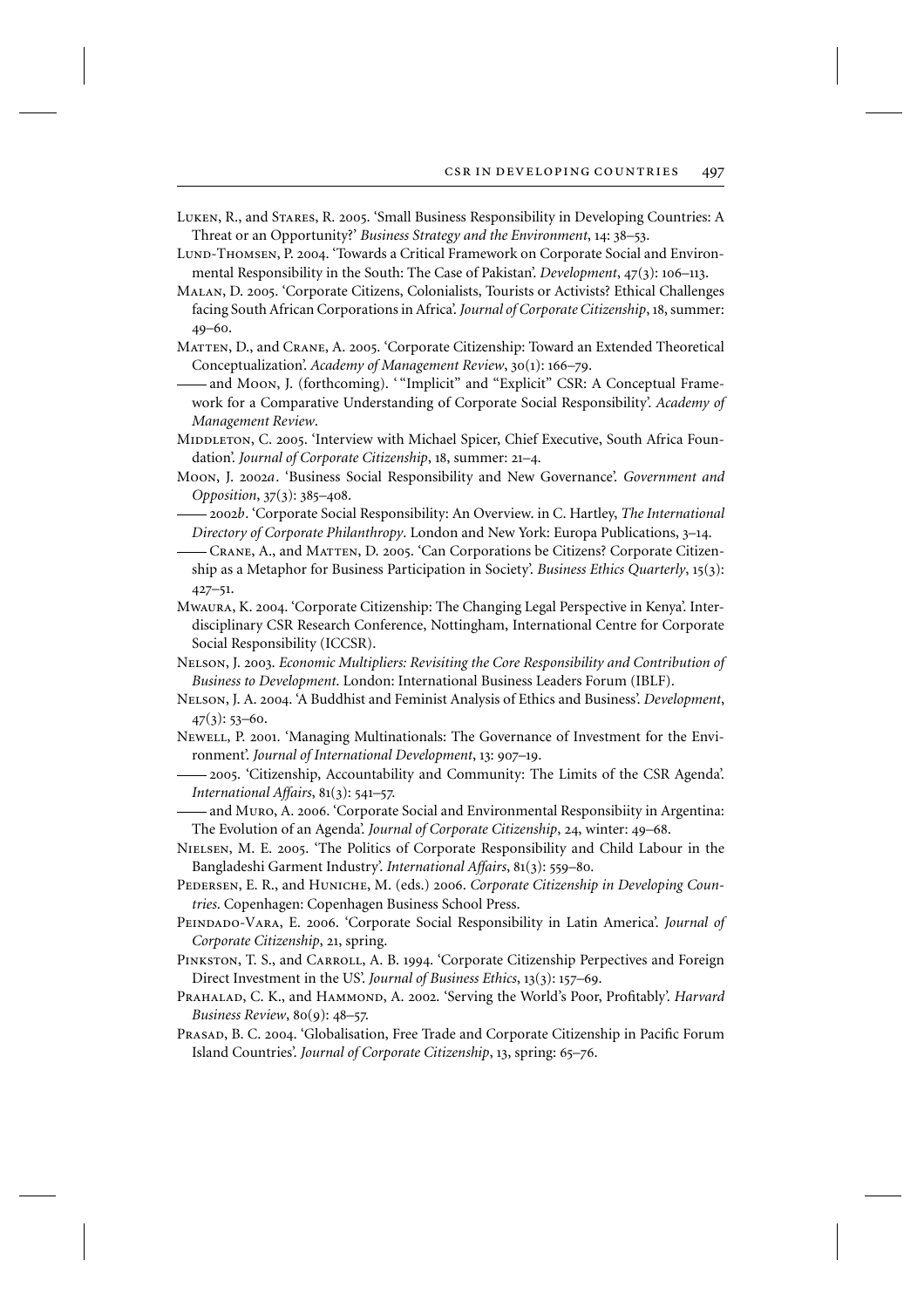- PRIETO-CARRON, M. 2004. 'Is there Anyone Listening? Women Workers in Factories in Central America, and Corporate Codes of Conduct'. *Development*, 47(3): 101–5.
- 2006*a*. 'Corporate Social Responsibility in Latin America: Chiquita, Women Banana Workers and Structural Inequalities'. *Journal of Corporate Citizenship*, 21, spring: 85– 94.
- 2006*b*. 'Critical Perspectives on CSR and Development: What we Know, what we Don't Know, and what we Need to Know'. *International Affairs*, 82(5): 977–87.
- Rangan, V. K., Quelch, J. A., Herrero, G., and Barton, B. (eds.) 2007. *Business Solutions for the Global Poor: Creating Social and Economic Value*. San Franciso: Jossey-Bass.
- REED, D. 2002. 'Corporate Governance Reforms in Developing Countries'. *Journal of Business Ethics*, 37: 223–47.
- Roussouw, G. J., Van der Watt, A., and Malan, D. P. 2002. 'Corporate Governance in South Africa'. *Journal of Business Ethics*, 37(3): 289–302.
- Sanborn, C. 2002. 'Latin American Phil in Changing Times'. *Revista: Harvard Review of Latin America* 1(3), spring. <http://www.fas.harvard.edu/∼drclas/publications/revista/ Volunteering/charity2Solidarity.html>.
- Schmidheiny, S. 2006. 'A View of Corporate Citizenship in Latin America'. *Journal of Corporate Citizenship*, 21, spring: 21–4.
- Schrage, E. J., and Ewing, A. P. 2005. 'The Cocoa Industry and Child Labour'. *Journal of Corporate Citizenship*, 18, summer: 99–112.
- Shrivastava, P. 1995. 'Industrial/Environmental Crises and Corporate Social Responsibility'. *Journal of Socio-Economics*, 24(1): 211–27.
- SONNENBERG, D., REICHARDT, M., and HAMANN, R. 2004. 'Sustainability Reporting in South Africa: Findings from the First Round of the JSE Socially Responsible Index'. Interdisciplinary CSR Research Conference, Nottingham, International Centre for Corporate Social Responsibility.
- SustainAbility. 2002. *Developing Value: The Business Case for Sustainability in Emerging Markets*. London: SustainAbility.
- UN. 2006. *Millennium Development Goals Report 2006*. Brussels: United Nations.
- UNDP. 2006. *Beyond Scarcity: Power, Poverty and the Global Water Crisis*. Brussels: United Nations Development Programe.
- Visser, W. 2005*a*. 'Corporate Citizenship in South Africa: A Review of Progress Since Democracy'. *Journal of Corporate Citizenship*, 18, summer: 29–38.
- 2005*b*. 'Is South Africa World Class in Corporate Citizenship?' in A. Freemantle (ed.), *The Good Corporate Citizen*. Johannesburg: Trialogue.
- 2006*a*. 'Research on Corporate Citizenship in Africa: A Ten-Year Review (1995–2005). in Visser *et al*. (2000*b*).
- 2006*b*. 'Revisiting Carroll's CSR Pyramid: An African Perspective'. in Pedersen and Huniche (2006), 29–56.
- 2007*b*. 'Revisiting Carroll's CSR Pyramid'. in Crane and Matten.
- and Macintosh, A. 1998. 'A Short Review of the Historical Critique of Usury'. *Accounting, Business & Financial History*, 8(2): 175–89.
- McIntosh, M., and Middleton, C. 2006. *Corporate Citizenship in Africa: Lessons from the Past; Paths to the Future*. Sheffield: Greenleaf.
- Matten, D., Pohl, M., and Tolhurst, N. 2007. *The A to Z of Corporate Social Responsibility*. London: Wiley.